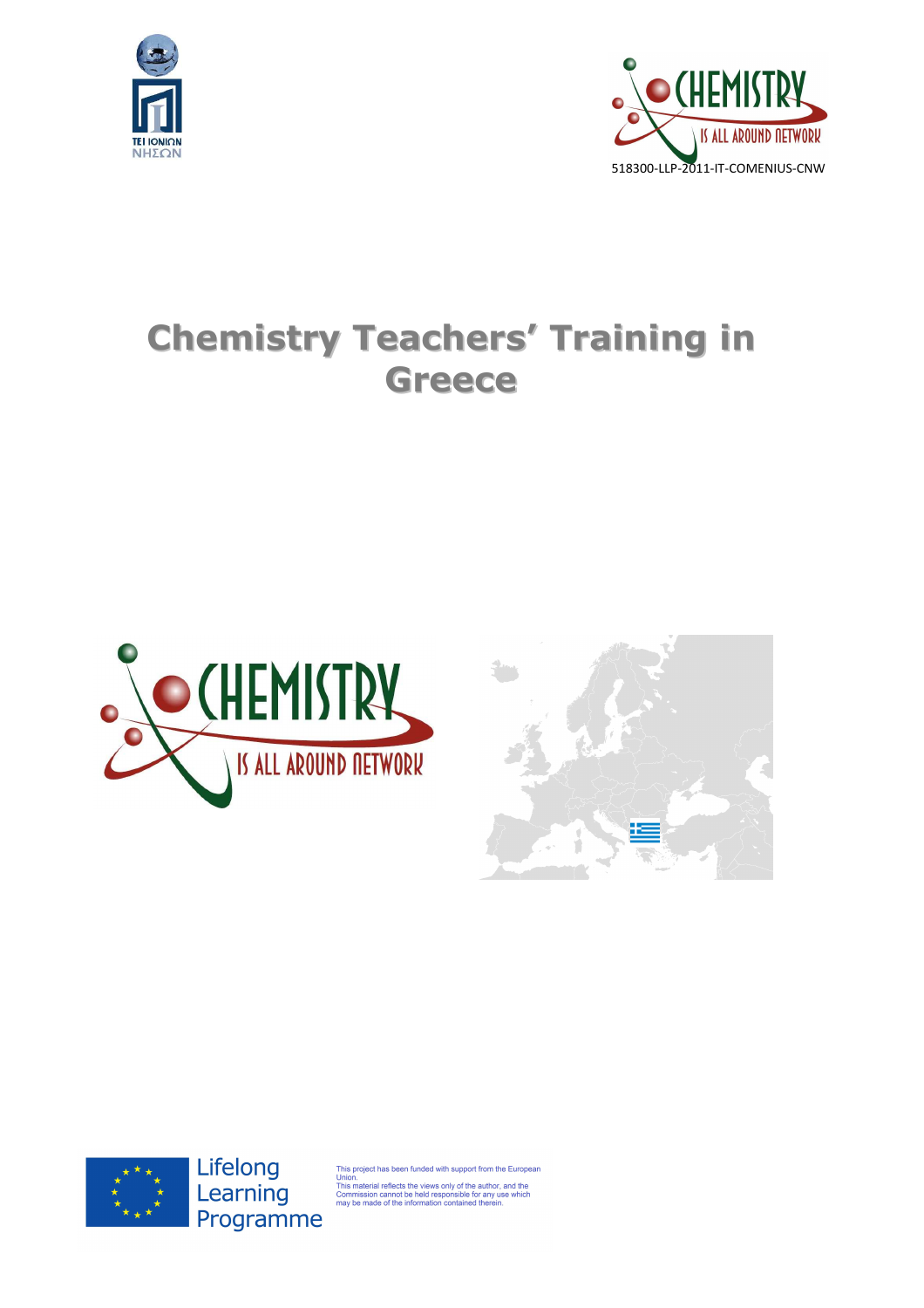



# **Chemistry Teachers' Training in Greece**

**DIONYSIOS KOULOUGLIOTIS, KATERINA SALTA, EFFIMIA IREIOTOU** TECHNOLOGICAL EDUCATIONAL INSTITUTE (TEI) OF IONIAN ISLANDS (GREECE) DKOUL@TEIION.GR, KSALTA@CHEM.UOA.GR, EERIOTOU@TEIION.GR

# **ABSTRACT**

In the first part of this report we attempt to make a comprehensive presentation of the existing structures and initiatives for pre-service and in-service science teacher training in Greece, with an emphasis on chemistry teachers. In regard with pre-service training we refer to the chemistry and primary education departments of Greek universities and the obligatory program EPPAIK at ASPETE. In regard with in-service training we referto the obligatory "Initial Training" program and three optional programs ("Major Training", "Project Training", "ICT in Education") all organized by the Institute of Educational Policy, as well as the training initiatives undertaken by the regional Science Laboratory Centers (EKFE). In addition, we refer to the Masters programs related to physical sciences education and the initiatives undertaken by the Association of Greek Chemists, which are addressed to both in-service and pre-service chemistry teachers. In the second part of the report, we present an assessment of the Greek national science teachers' training scheme based on related published research and on the analysis of the material obtained during the workshop on teacher training. Both positive and negative aspects of the teacher training system are presented. In addition, we refer to the obstacles Greek teachers face for effectively implementing their acquired skills and knowledge and to specific proposals in regard with the content and type of teacher training. Finally, in the third part of this report we examine the so far achieved and the anticipated impact of the "Chemistry is All Around Network" project. Several aspects of this impact are examined, some of which being the choice of the suitable teaching resource by the teacher, the areas in which teachers and scientific experts could effectively collaborate and specific educational policy and design issues which could serve the aim of preparing and retaining high quality chemistry teachers in Greece.

# **1. National Situation on Teacher Training**

In the first part of the report, we will make an attempt to present the structure and organization of the Greek teacher training system emphasizing on science (and most specifically chemistry) education. We will refer separately to pre-service and in-service teacher training institutions and initiatives, by briefly describing their characteristics, the methods employed and their content.

#### **1.1 Initial (Pre-service) Teacher Training**

In the Greek educational system, the main route for becoming a science teacher in secondary school is by obtaining an undergraduate degree (B. Sc.) from one of the related university departments. By related departments we refer exclusively to the Physics, Chemistry, Biology and Geology Departments (all belonging to the Faculty of Science). The studies in these departments last four years and until very recently (2010) all corresponding degree holders (i.e. Physicists, Chemists, Biologists, Geologists) were considered to hold a "teaching-related" first degree and were automatically entitled to work as science teachers in the Greek secondary school system (either public or private). However, since the available teaching positions in the public schools are much less than the science graduates, all science degree holders of the four disciplines mentioned above, who are interested in getting such a teaching position need to sit in a national selection exam. This exam is administered by the Higher Council for Personnel Selection (ASEP) and it usually takes place every two years (the first such examination took place in 1998 and the most recent one in 2009). In this exam, the four different specializations are competing separately. However, the successful competitors are entitled (and usually asked) to teach all science-related courses (physics, chemistry, biology, geology and geography) when they get their placement in a public secondary school. As a result, it is often the case that the chemistry course is not taught by a chemist.

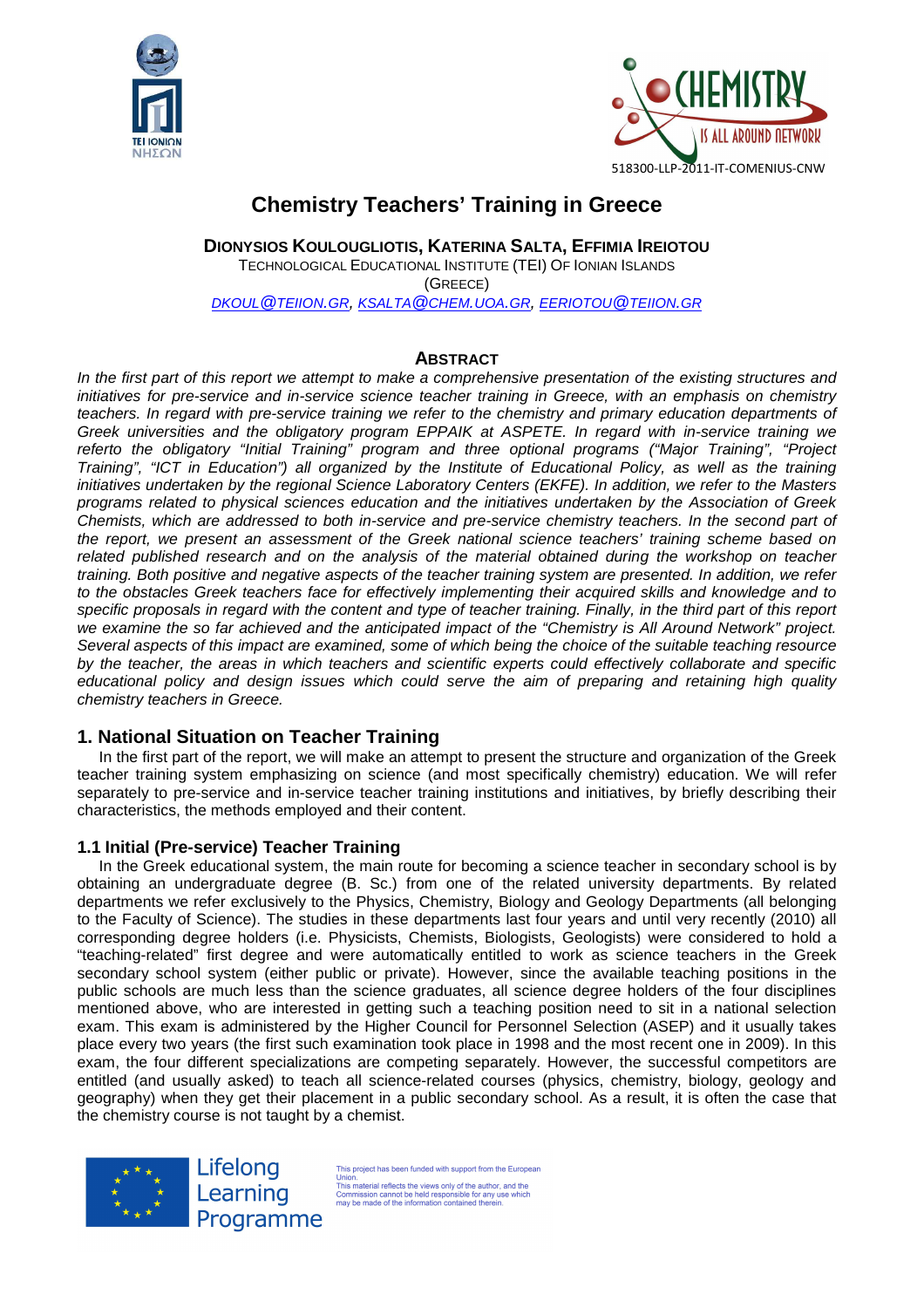



In May 2010, a new law was voted by the Greek Parliament (No. 3848/2010) which established the prerequisite for a "Certificate of Aptitude for Teaching" (CAT) for all science degree holders in order to be entitled to practice the teaching profession of all science-related courses in secondary education. According to the new legislation, all university departments which belong to the Faculty of Science, need to introduce specific changes in their programs of study by including a specific amount of education-related courses (both theoretical and practical), if they are interested in providing their graduates with the CAT thus qualifying them for practicing the teaching profession. Alternatively, a science degree holder can get the CAT by obtaining a Masters degree in Education. We need to note however, that this new legislation has not yet been put into practice. In fact, additional specific official clarifications need to be given in order to allow for its correct and complete implementation by the five existing chemistry departments of the country.

In the following part of this report we will report to the courses related to chemistry education which are offered by the different chemistry departments of the country. The presented information was obtained via the official websites of the corresponding departments. As mentioned before, in Greece there exist 5 chemistry departments at the following universities: University of Athens, University of Thessaloniki, University of Ioannina, University of Patras and University of Crete. At this point, we note that when we refer to the different courses offered we will use the symbols, L, P and PS for the Lecture, Practical and Problem Solving part of each course, respectively.

Starting with the program of study of the Department of Chemistry at the Aristotle University of Thessaloniki (AUTH) (effective since 2010) [1], there exist seven courses, directly or indirectly related with chemical education, all offered in the  $4<sup>th</sup>$  year of study. In the majority of them, the lectures (L) are accompanied by practicals (P) and/or problem solving (PS) classes as well. The titles of these seven courses are the following:, Structuring - Presentation and Dissemination of Chemical Information (L-P), History and Epistemology of Physical Sciences (L), Pedagogy (L), Psychology (L), Development of chemistry related multimedia material and distance network teaching (L-P), Didactics of Chemistry and the use of the experiment in chemistry teaching (L-P), Informatics in the chemistry laboratory (L-PS-P). All seven courses make part (together with seven additional courses) of the specialization entitled "Theoretical Chemistry and Chemical Education" which is one of the four possible specializations offered by the chemistry department of AUTH during the last year of study. Students are required to successfully pass the examinations in 8 (out of the totally offered 14) courses of the chosen specialization, in order to get their chemistry degree (B.Sc.). It is worth noting, that AUTH is the only Greek university whose chemistry department offers a specialization which is directly related with chemistry education.

Moving on to the program of study of the Department of Chemistry at the National and Kapodistrian University of Athens (UOA) [2], we note that a student needs to have passed a total of 32 courses for the completion of the chemistry degree (B. Sc.). 23 of these courses are obligatory and the remaining 9 are elective from a total of 34 options. The elective courses are organized in 11 different thematic cycles. One of these thematic cycles is entitled "Chemistry and Education" and it offers four courses: Didactics of Chemistry (L), Psychology of Learning and Cognitive Psychology (L), Introduction to Pedagogy (L), History of Physical Sciences (L). However, we need to note that only the first of the above four courses of the "Chemistry and Education" thematic cycle is taught within the chemistry department of UOA and has been assigned with a specific number of didactic units. The other three courses are offered by other departments of UOA and they can be selected by the interested students, however they do not officially count for covering the degree requirements. In addition, the grade achieved in these three courses is shown in the official transcript; however it does not count for the calculation of the official GPA (Grade Point Average) of the degree.

Moving on to the program of study of the Department of Chemistry at the University of Ioannina (UOI) [3], we note a situation similar to UOA. The students need to have completed a total of 233 didactic units in order to get the B. Sc. in Chemistry. There is only one course related to chemistry education, entitled "Didactics of Chemistry" (L) which can be elected among a total of four options by the students, and it is assigned with 3 didactic units. Within the same group of the four elective courses, there is also the option of a course related to "History of Chemistry" (L). In this way, interested students are not motivated to select both courses (Didactics of Chemistry and History of Chemistry), since only one of the two can count for obtaining the degree.

The Department of Chemistry at the University of Patras (UPAT) [4] follows a route similar to UOA and UOI as far as offering courses in chemistry education is concerned. More specifically, it offers students the possibility of attending an elective course entitled "Didactics of Physical Sciences" (L). This course belongs to

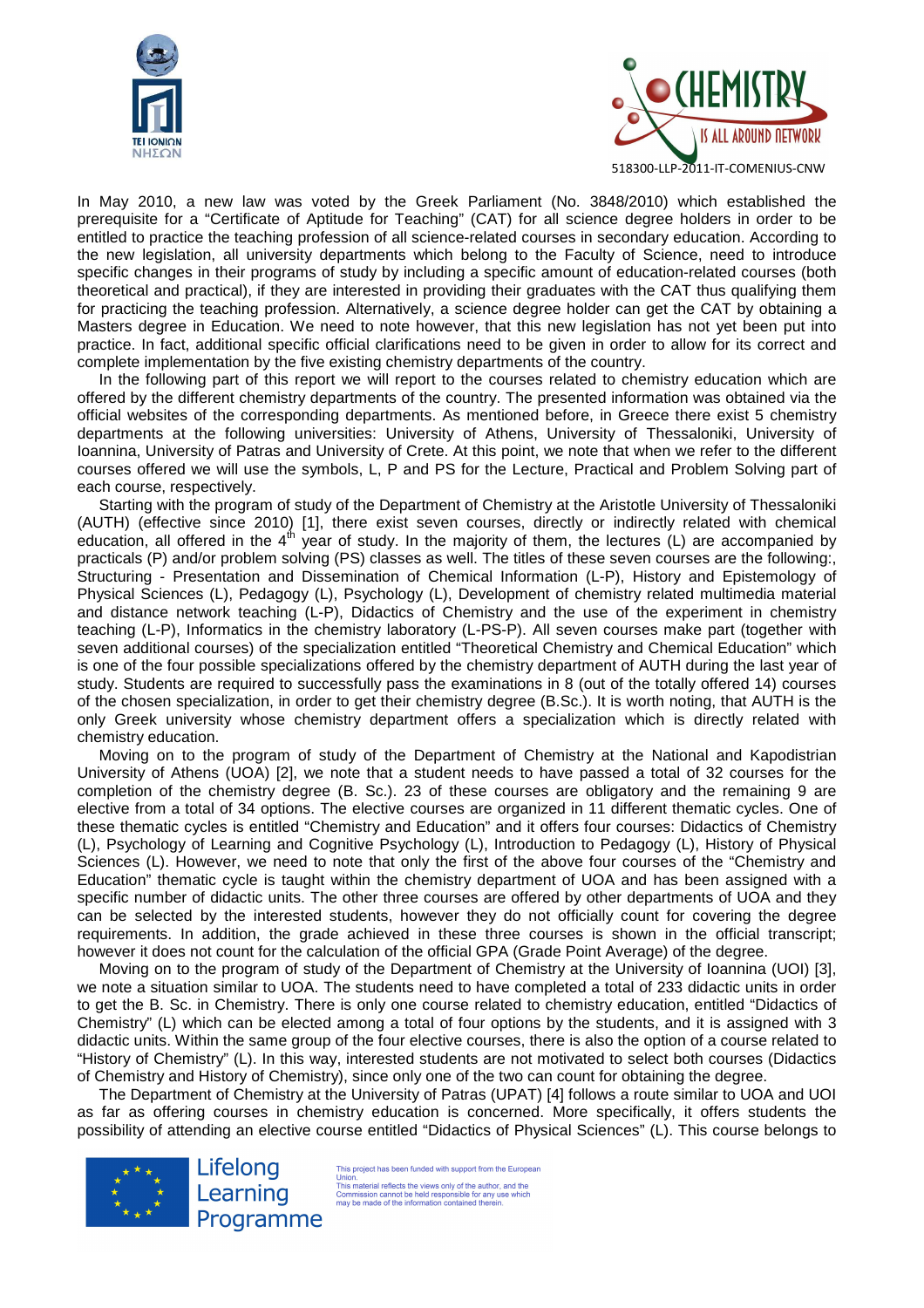



a group of nine elective courses of which the students need to select two. These two courses have to be taken during the first two years of the study. Finally, after careful search of the website of the Department of Chemistry at the University of Crete (UOC) [5], there is no evidence that it offers some course related to chemistry education to the undergraduate students.

A special note needs to be made on the existence of a pre-service chemistry teacher training program which is obligatory only for prospective secondary school chemistry teachers who hold an undergraduate degree which is not officially considered "teaching-related" (i.e. it is neither Physics or Chemistry or Biology or Geology). Chemical Engineering is an example of such a degree; the respective graduates need to successfully attend this pre-service training program in order to be entitled to find a job as chemistry teachers. This pre-service teacher training program is state-funded and offered by the School of Technological and Pedagogical Education (ASPETE). It is known with the acronym EPPAIK [6]. It has one-year duration (20 hours per week) and provides training in psychology, pedagogy, student evaluation methods, teaching methodologies and techniques. It involves mostly (ca. 75%) theoretical but also some practical courses (ca. 25%). The theoretical courses are offered by following a blended teaching approach, ie lectures and on-line communication for the delivery of different assignments. The practical courses are concentrated on educational technology and multimedia applications as well as teaching exercises (video recording of short teaching sessions given by the trainees and subsequent feedback by trainer and colleagues). The content of the offered courses is mostly concentrated on general principles and less in specific issues related with chemistry education. According to the new legislation (Law No 3848/2010) the graduates of the program EPPAIK at ASPETE, are considered to be holders of the "Certificate of aptitude for teaching".

We note that ASPETE with its current name was officially established in 2002, it is however the natural continuation of the School originally known with the acronym SELETE which was established in 1959. The main (and largest) campus of ASPETE is located in the metropolitan area of the Greek capital (Marousi). However, the School has branches in seven Greek cities (Thessaloniki, Patras, Ioannina, Volos, Heraklion Kritis, Sapes Rodopis and Rhodos Island), thus giving the possibility for covering the need for pedagogical and didactic training for prospective secondary school teachers who do not hold a "teaching-related" first degree, all over the country.

In addition to the undergraduate programs of study of the different chemistry departments and the program EPPAIK organized by ASPETE, there are numerous Masters programs that are offered by different Greek universities and which are related with science education. We will make a short reference to these programs, which are of course optional, and which are open for attendance either before entering the teaching profession (pre-service) or for in-service teachers. The Masters programs we will refer to are either specifically dedicated to chemistry education or they are more general programs related with teaching of physical sciences. We will not refer to Masters programs which are specialized to some other discipline of physical sciences, for example Physics. Our search resulted in the identification of the following nine Masters programs (in 11 departments of 7 different universities):

1) "Chemical Education and New Educational Technologies" with two specializations namely "Didactics of Chemistry" and "Novel Methods in chemistry teaching". This Masters program, known with the acronym DIXINET, is co-organized by two chemistry departments (National and Kapodistrian University of Athens, Aristotle University of Thessaloniki) and the Department of Chemical Engineering of the National Technical University in Athens [7,8].

2) "New Technologies in Chemical Education" offered by the Department of Chemistry of the University of Ioannina [9].

3) "Physical Sciences in Education" organized by the Department of Primary Education of the National and Kapodistrian University of Athens [10].

4) "Didactics of Physical Sciences" organized by the Department of Primary Education of the Aristotle University of Athens [11].

5) "Physical Sciences in Education" organized by the Department of Primary Education of the University of Ioannina [12].

6) "Didactics of Physical Sciences, Environmental Education, New Technologies" organized by the Department of Primary Education of Democritus University of Thrace [13].

7) "Didactics of Physical Sciences" organized by the Department of Primary Education of the University of Western Macedonia [14].



This project has been funded with support from the European<br>Union.<br>This material reflects the views only of the author, and the<br>This material reflects the views only of the author, and the<br>Commission cannot be held respons Learning Programme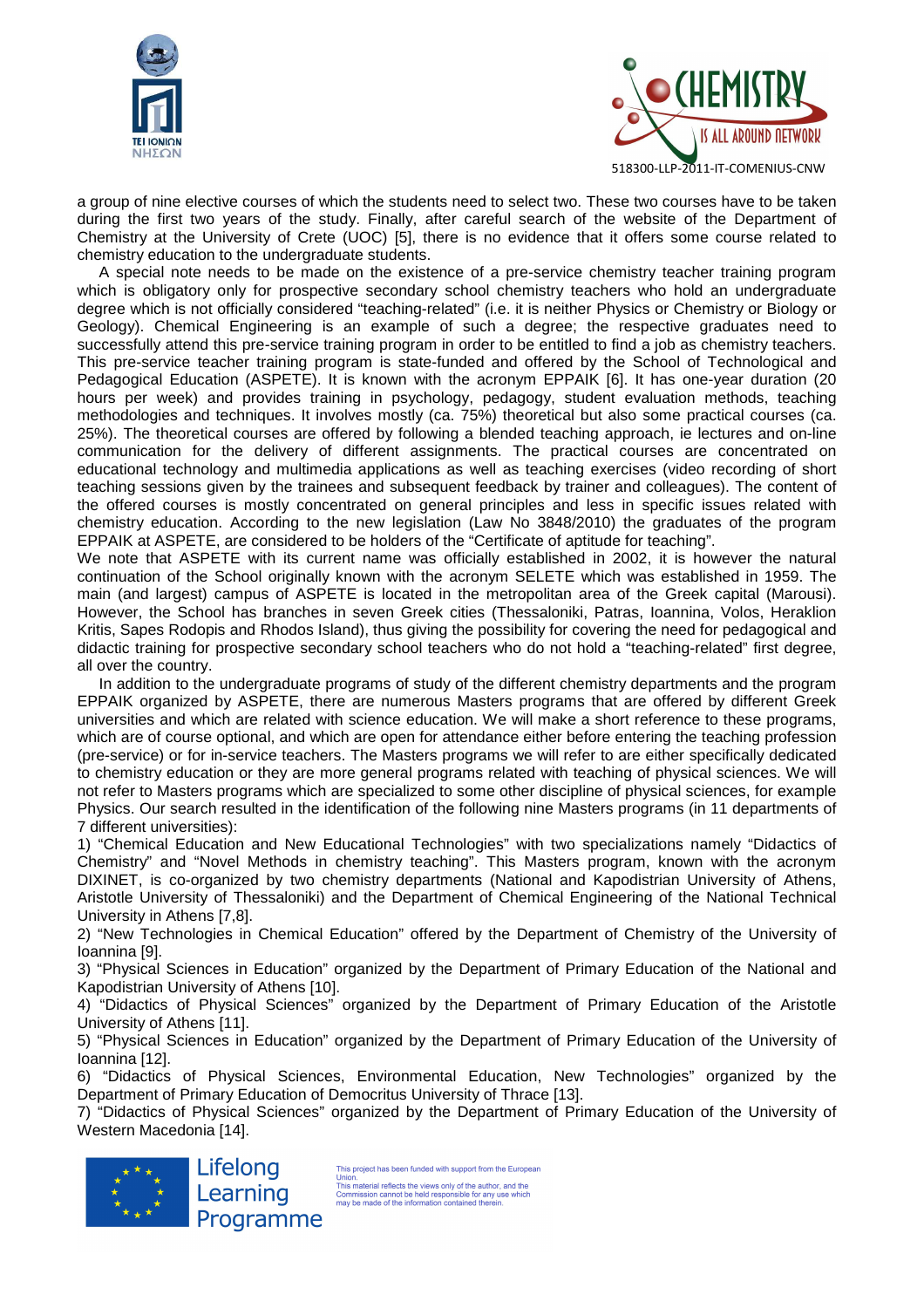



8) "Didactics of Physical Sciences: Didactic processes, Educational programs, Evaluation and Information and Communication Technologies in Education" organized by the Department of Preschool Education of the University of Patras [15].

9) "Didactics of Mathematics and Physical Sciences" organized by the Department of Primary Education of the University of Patras [16].

We note that a quite limited number of participants are accepted each year in each one of the above listed programs (less than 50) which usually have a total duration of two years. The majority of the above listed programs are offered every year, however this frequency is becoming lower due to the acute economic crisis in the country during the last five years (from 2008 till today).

In all of the above listed Masters programs the methodology of blended learning is followed. There is usually a combination of traditional lectures, practical exercises involving experiential learning, on-line communication with the trainer and face-to-face meetings. The science teacher who is a holder of a Masters degree in the field of didactics, besides the knowledge acquired, has additional practical benefits: He/she receives bonus points in the national teacher selection exam and in the case for in-service teachers there are additional points given in their evaluation in order to get a promotion to a higher rank (eg. school principal or school advisor). The participants in a Masters program are given the possibility to familiarize themselves with the latest advancements in educational research and the science of learning and cognition. The familiarization with the latest advancements in the scientific research related with chemistry (or other physical sciences) per se, are outside the scope of the above listed Masters programs.

Finally, we'll note from the above, that the majority of Masters programs in the field of physical sciences education is organized by departments of primary education. In fact, in Greece most related active scientific research in the field is actually conducted by academic personnel who hold positions in a department of primary education. This introduces us to the next part of this section, in which we will make a brief presentation of pre-service teacher training programs offered by the several (a total of 9) primary education departments in Greece, by concentrating on physical sciences.

In the Greek primary school, which lasts six years, chemistry is not taught separately but as part of a general science course ("Fysika") and only during the last two years. In order to become a primary school teacher, one needs exclusively to be a holder of an undergraduate degree (B. A.) from a department of primary education (which belongs to the Faculty of Education). The studies in these departments also last four years and all such degree holders are automatically entitled to work as primary school teachers in all of its six levels. In this way, they are also asked (and entitled) to teach the general science course ("Fysika") offered in the last two years of primary education. Similar to the case of secondary education, all holders of a B.A. in Primary Education, need to sit in a national selection exam in order to a get a teaching job in a public primary school. The following 9 universities offer an undergraduate program of Primary Education: National and Kapodistrian University of Athens (UOA), Aristotle University of Thessaloniki (AUTH), University of Patras (UPAT), University of Ioannina (UOI), University of Western Macedonia (UOWM), University of Crete (UOC), University of Thessaly (UTH), University of the Aegean (UAG) and Democritus University of Thrace (DUTH).

The majority (8 out of 9) of the above listed primary education departments offer (at least) one obligatory course dedicated to Didactics of Physical Sciences, and four of them also offer up to four elective courses related to the same topic. The single department which does not offer an obligatory course, it offers 2 elective courses in the topic.

In the topic of Information and Communication Technologies in education (and/or specifically in the teaching of physical sciences), the situation is similar: the majority (8 out of 9) of the departments offers 1 or 2 obligatory courses and several (up to 8) elective courses. The single department which does not offer an obligatory course, it does offer 2 elective course in that topic. Finally, all departments offer a course in environmental education (elective in most cases).

It is thus concluded that primary education departments do offer (on average) systematic (but not necessarily sufficient) training in teaching methodologies of physical sciences to the prospective primary school teachers. On the other hand, the issue of incomplete knowledge of content (teachers' misconceptions and lack of understanding of certain aspects of physicochemical phenomena) is evidenced by several studies conducted by Greek researchers (see Section 2.2 below), even though there are also some obligatory courses (usually up to three) related with basic physics, chemistry and biology.



This project has been funded with support from the European This project has been funded with support from the Europ<br>
This material reflects the views only of the author,<br>
This material reflects the views only of the author, and the<br>
may be made of the information contained therein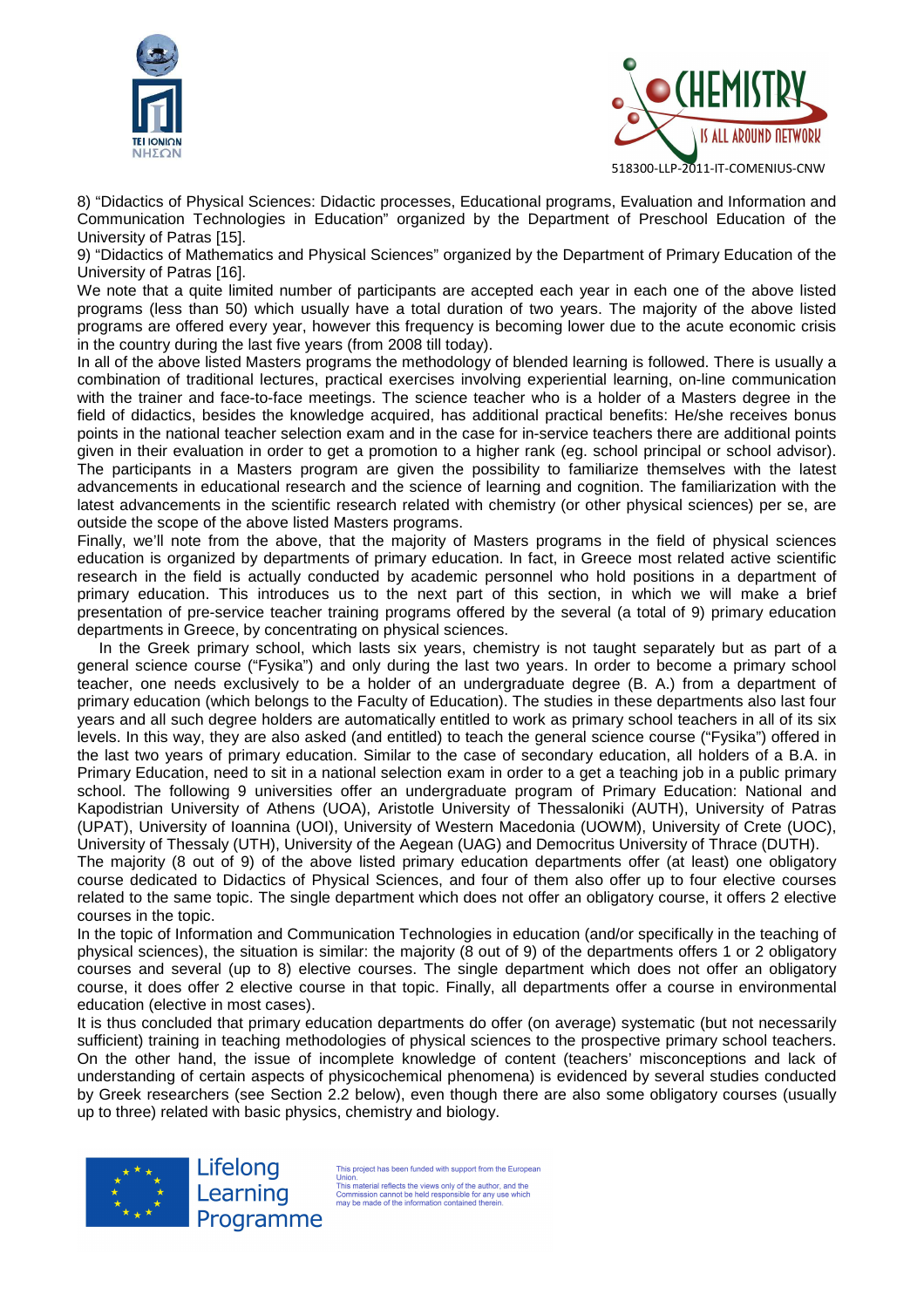



In the final part of this section, we will refer to the educational initiatives undertaken by the Association of Greek Chemists (EEX, [17]). The Association of Greek Chemists was founded in 1988 and it is an institution governed by public law. It possesses seven scientific divisions with one specifically dedicated to chemical education. In addition, it has 10 regional branches which cover geographically the whole country. One of the several aims of EEX is "...the scientific progress, updating, training and continuous development of its members..." and in this way, it often undertakes different interesting initiatives towards this end. These initiatives usually have the form of one-day training workshops or seminars, they often make use of the experiential teaching approach and they are addressed to both pre-service and in-service chemistry teachers. They take place mostly during the core of the school year (October – May) with an average rate of 4-6 events every year and with a strictly controlled number of participants (usually less than 40). At the end of each event the participants are given an official certificate of attendance, which can be used as proof of additional qualification during some evaluation for advancing in the educational hierarchy (for in-service teachers). The topics of the training seminars are related to topics such as teaching methodologies (involving ICT applications and laboratory teaching approaches) and student evaluation. Occasionally, they aim at the update of the teacher community with the latest advances in scientific research as well as novel applications of different experimental techniques (for example related to analytical chemistry, see [18] for a recent example). The updating is done via the active involvement of a representative from the academic/research community. This latter type of initiatives clearly also fosters the cooperation between teachers and scientific experts.

#### **1.2 In-service Teacher Training**

In respect with in-service teacher training in Greece, we have already made extensive reference to two possibilities/initiatives in the previous section, namely the existing Masters Programs related to the topic of chemistry education and teaching of physical sciences and the initiatives of the Association of Greek Chemists. These two pre-service teacher training structures are both optional and they are also available to inservice chemistry teachers.

Subsequently we will refer to five additional in-service training programs/initiatives available for chemistry (and science) teachers, thus providing a comprehensive review of the existing structures in Greece. Namely, we will refer to the following: (a) "Initial Training" ("Eisagogiki Epimorfosi"), (b) "Major Training" ("Meizona Epimorfosi"), (c) "ICT in Education", (d) "Project Training", and (e) Training provided at EKFE.

In Greece, the organization of teacher training programs in secondary and primary education is, in the largest part, implemented by the "Organization of Teacher Training" (OEPEK.) (established in 2002, [19]) in combination with the scientific collaboration and support by the "Institute of Educational Policy" (established in 2011, [20]). Both organizations are private legal entities supervised by the Greek Ministry of Education and Religious Affairs. The first four programs listed in the previous paragraph are the main ones which are run by these two legal entities. The funding of all training programs run by OEPEK/IEP is in its largest part available by the European Social Fund.

Starting with "Initial Training" ("Eisagogiki Epimorfosi") we note that since 1992, it is an obligatory training program for all newly appointed chemistry (and science) teachers in the Greek public school system. It takes place during the first year of service in 16 different Regional Training Centers (PEK) all over the country. The program has a total duration of 100 hours and it is divided in three phases: Phase A (45 hours) taking place usually in September ie at the beginning of the school year, Phase B (35 hours) taking place usually in November and Phase C (20 hours) taking place usually in June ie in the end of the school year. During the first 12 years of its application, the "Initial Training" was mostly devoted to theoretical lectures on different educational topics. Since 2004 however, as noted in the 2011-12 guide for the trainees [21], "the emphasis has been put mostly to the practical didactics and the training program has been enriched with virtual and sampling teaching sessions".

The expected results of the training program (as described in [21]), involve among others the following: development of skills for designing the teaching session according to the philosophy of the "New School" (utilization of ICT in education, differentiation of teaching, etc), comprehensive management of all pedagogical issues that may occur, utilization of the suitable evaluation methods, utilization of all available teaching tools for dealing with problems in student behaviour and for preventing school failure, management of the uncertainty which is inherent in the teaching profession and requires for the teacher to be constantly open to changes.



Lifelong Learning Programme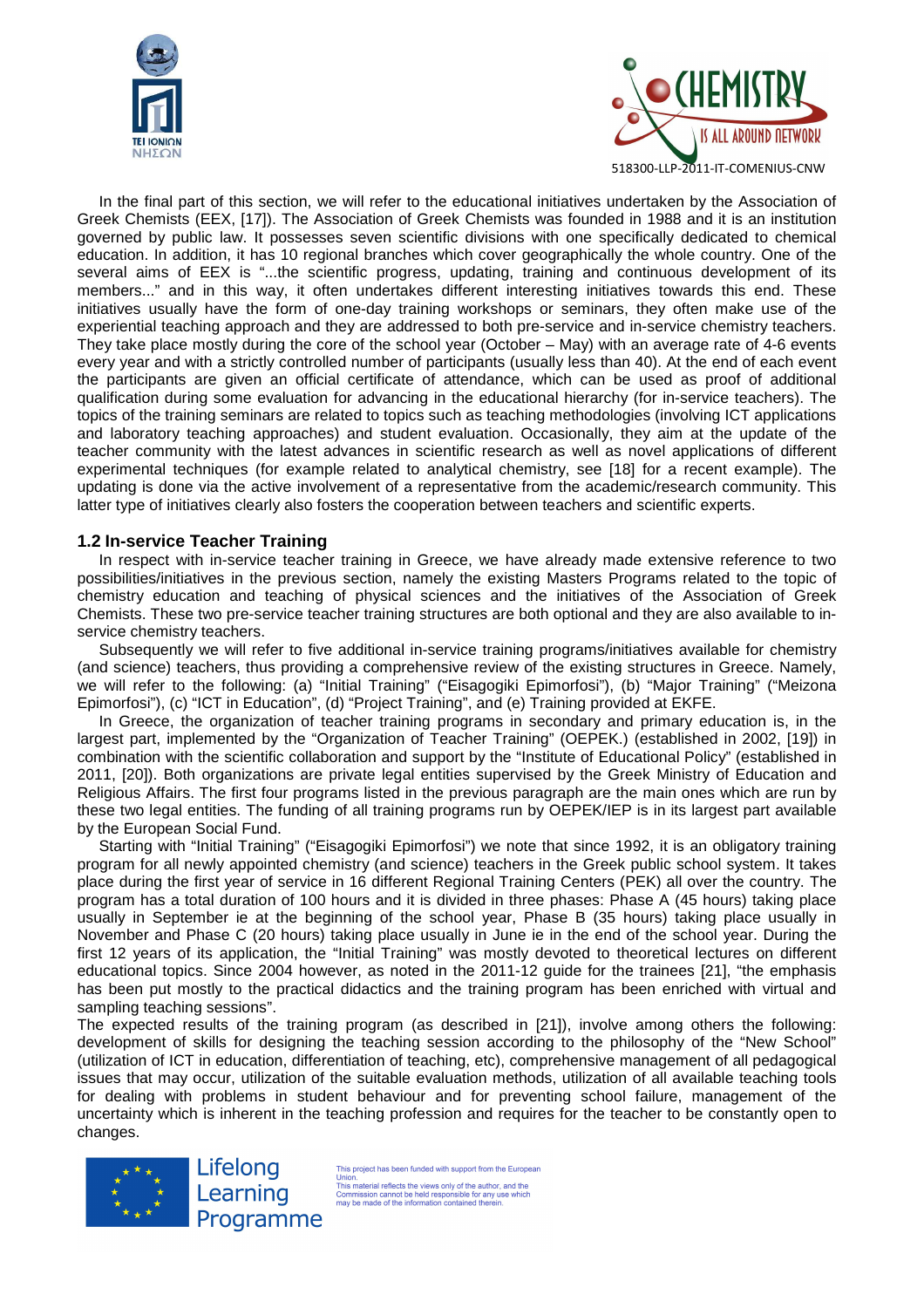



The first phase (Phase A) of the program involves training mostly via practical workshops (experiential learning) in the following six different thematic areas: (i) Principles of organization and administration of education, (ii) Principles of management of the school classroom, (iii) Scheduling and organization of the curriculum and design of lesson plan – Teaching approaches and strategies that promote active involvement of the student and reflective learning, (iv) Novel teaching methods (student project, cooperative teaching method, virtual teaching sessions etc), (v) Evaluation (student, teaching practice, teacher self evaluation) and (vi) Utilization of ICT in education.

The second phase (Phase B) of the program involves the attendance of sampling teaching sessions in real classrooms. There is a short preparative pre-attendance section and a post-attendance evaluation and discussion section.

Finally, the third phase (Phase C) involves mostly the involvement of the trainees via discussion and reflection on their experiences during their first year of service (difficulties faced, examples of good practices, reconsideration of own perceptions and personal beliefs, etc.).

The trainers in the "Initial Training" program are mostly experienced teachers with additional academic specialization in some education-related field (holders of Masters and/or Ph.D. degrees). The "Initial Training" program makes use of several training techniques in order to achieve the expected results: Lecturing, Discussion, Working groups, Brainstorming, Execution of a pre-designed activity, Simulation/role playing, Case study/Problem solving.

Subsequently, we move on to a short presentation of the "Major training" program ("Meizona Epimorfosi") [22]. This is an optional training program available (among others) for science teachers. Till today, it has been implemented only once (on a pilot basis) between June – December 2011. It was organized by the Greek Pedagogical Institute, the legal entity which was recently (December 2012) substituted by the Institute of Educational Policy (IEP). A total of 8000 primary and secondary school teachers, of which 842 secondary school science teachers (i.e. physicists, chemists, biologists and geologists), successfully completed the program. The program had a total duration of 200 hours of which 55 were devoted to face-to-face meetings and the remaining 145 hours involved distance learning. The face-to-face meetings (seminars) were divided into three time periods each lasting 3 consecutive days (1<sup>st</sup> period: June, 2<sup>nd</sup> period: September, 3<sup>rd</sup> period: November/December). The 40-60 days period in-between the face-to-face meetings involved interaction of the trainee with the training material (ca. 500 pages), attempts for practical application of the training material in the trainees' classrooms, critical evaluation, and/or writing assignments.

It took place in 57 training centres (25 primary schools and 32 EKFE) all over the country. The participants were also asked to submit their evaluation on-line, however the results of the evaluation questionnaires have not been published yet. Finally, a collection of good teaching practices was produced by the trainees, some of which are already available in an on-line database [23]. At the moment, the plans for the organization of the next edition of the "Major Training" program are unknown.

According to the reference framework [24], the "Major training" program is based in the following principles: active participation of the trainee, knowledge discovery via ICT approaches and e-learning, direct application of the training experiences in the classroom, flexibility (in the interaction between trainer and trainee, in the use of the training material) and social interaction (cooperative learning and group activities).

The main motivating factors for participating in the "Major training" program are the following: bonus points and acquisition of certificate for pedagogical training for utilization during teacher evaluation for advancing in the professional hierarchy, the connection of the training with the real needs of the teachers, the large flexibility of the program in respect with place, time and rate of learning.

"ICT in Education" is the third available in-service training program organized by OEPEK/IEP [25]. This program is divided in two phases. The first phase (Level A) lasts 48 hours and it aims in the acquisition of basic computer skills (word processing, spreadsheet handling, presentation programs and internet). Teachers need to successfully pass a certification exam. After having received the Level A Certificate, teachers can apply in order to attend the "ICT in Education" course at Level B, which has a total duration of 96 hours. In order to be accepted at Level B, teachers must have a teaching position during the training period, in either a public or a private school, since one of the training activities involves the parallel application of the acquired knowledge and skills in their classrooms. The Level B "ICT in Education" training program is open to teachers who have a first degree (B.Sc. or B.A) in the following disciplines: Science (either physics or chemistry or



Lifelong Learning Programme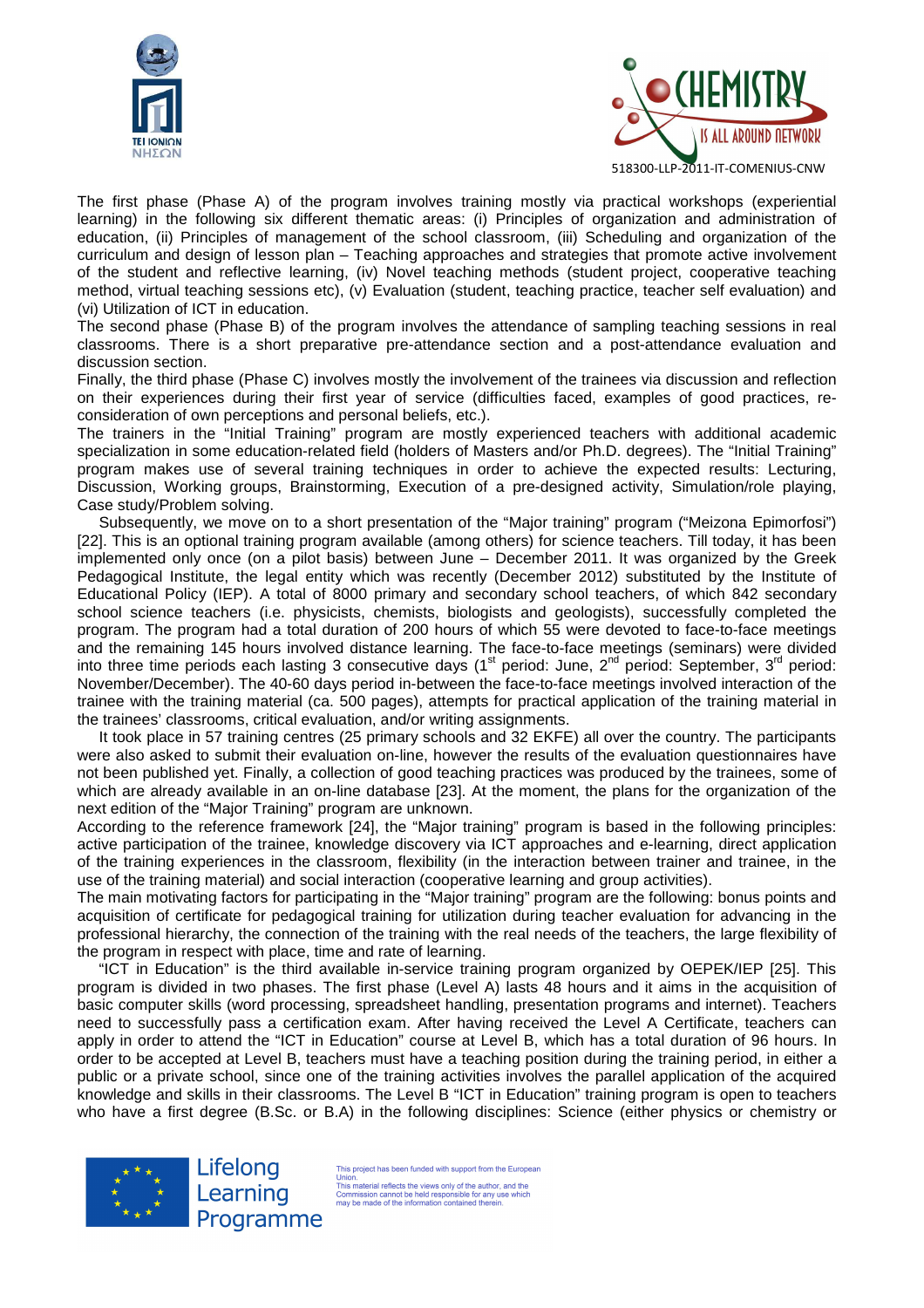



biology or Geology), Mathematics, Classics, English, French, German, Informatics, Primary education, Preschool education.

"ICT in Education" at Level B started in 2009 and until the end of 2013, more than 27000 teachers of all above listed specializations are expected to have attended it (in at least four training periods). All participants receive a certificate of attendance, however they are asked to sit in an official exam in order to acquire official certification for utilization of "ICT in Education" at advanced level (Level B). This exam is administered usually a few months after the end of the training period and it involves mainly practical exercises/activities of the acquired skills (for example teaching design of a specific topic via an educational scenario based on ICT).

The main aims of the "ICT in Education" – Level B training program can be summarized as follows: understanding the requirements and possibilities for utilization of ICT in the teaching process, effective use of ICT for the participation of both teachers and students in web-based learning communities, getting comprehensive information on the main existing educational software, different internet tools and services (wikis, blogs, podcasts, rss feeds, social networks, etc.), learning management systems and distance learning platforms, utilization of educational software and/or ICT tools for teaching the subject of their specialization, understating the principles for designing an educational activity via the use of ICT, effective use of the interactive blackboard in the teaching process, development of communication skills (with students and colleagues) via the use of web-based technologies.

The possibility of receiving a good personal evaluation and bonus points for advancing in a higher rank in the professional hierarchy remains the most obvious motivating factor for a participating teacher. However, even teachers who are not interested in a higher rank, are often applying for receiving the Level B "ICT in Education" certification, since it is one of the most important and useful tools for being able to exert the teaching profession according to the philosophy of the "New School" (active learning, cooperative learning, student-centered teaching approach, individualization of the teaching approach). The philosophy of the "New School" was recently introduced (2010) in the Greek educational system (Public Law No 3848, Government Gazette A' 71/19-05-2010). Its implementation however can be a long lasting process, since rather drastic changes are required in the design of pre-service and in-service teacher training programs.

"Project Training" is the fourth available in-service training program organized by OEPEK/IEP [26]. This optional training program is addressed to upper secondary school teachers of different specializations (chemistry being one of them) who already have or are interested in getting involved in the teaching of the new course entitled "Project". In an effort to start the implementation of the "New School" philosophy, the obligatory course entitled "Project" was first introduced in the national curriculum of the 1<sup>st</sup> grade of the Greek upper secondary school in 2010. This course aims at involving a small group (ideally less than 10) of interested students in the design, execution and final presentation of a research assignment via group work. Even though the "Project" is a group effort, each student is evaluated individually by the teacher according to the degree of his/her personal contribution. The research assignment can be related with different kinds of topics or topic combinations (interdisciplinary), with science being one of them, and it can be taught by an individual teacher or a small team of teachers (2 or 3). The assignment has to be completed within one school semester and if required it can be extended throughout the whole school year.

This specialized teacher training program lasts 12 hours (attended during two consecutive days). It takes place in the regional training centers (PEK) and so far it has been organized twice (June and September 2011) with the participation of ca. 1000 teachers each time. The teachers belonged to several different specializations, with chemistry being one of them. The content of the training course involves the following topics: design of the project assignment, the role of the teacher for student support during project execution, for the collective team work and the processes of implementing the different phases of the research work, the evaluation process (of the team work as a whole and the contributions of each individual student as well) and finally the experiential approach of some "model" projects available in the "Teachers' guide" which is available on-line for all trainees.

This section will be concluded with a reference to the in-service training provided at the Secondary Education Science Laboratory Centers (EKFEs). The EKFE is an educational structure established in 2002 (Public Law 2986/2002, Gov. Gaz. A' 24/19-02-2002). Currently, there are 58 EKFEs located all over the country. The main aim of an EKFE is the active support of all aspects of laboratorial teaching of physical sciences to all in-service science teachers in the school units which are within the specific educational geographical district. In addition, we note that even though the role of the EKFE is applied mainly in secondary



Lifelong Learning Programme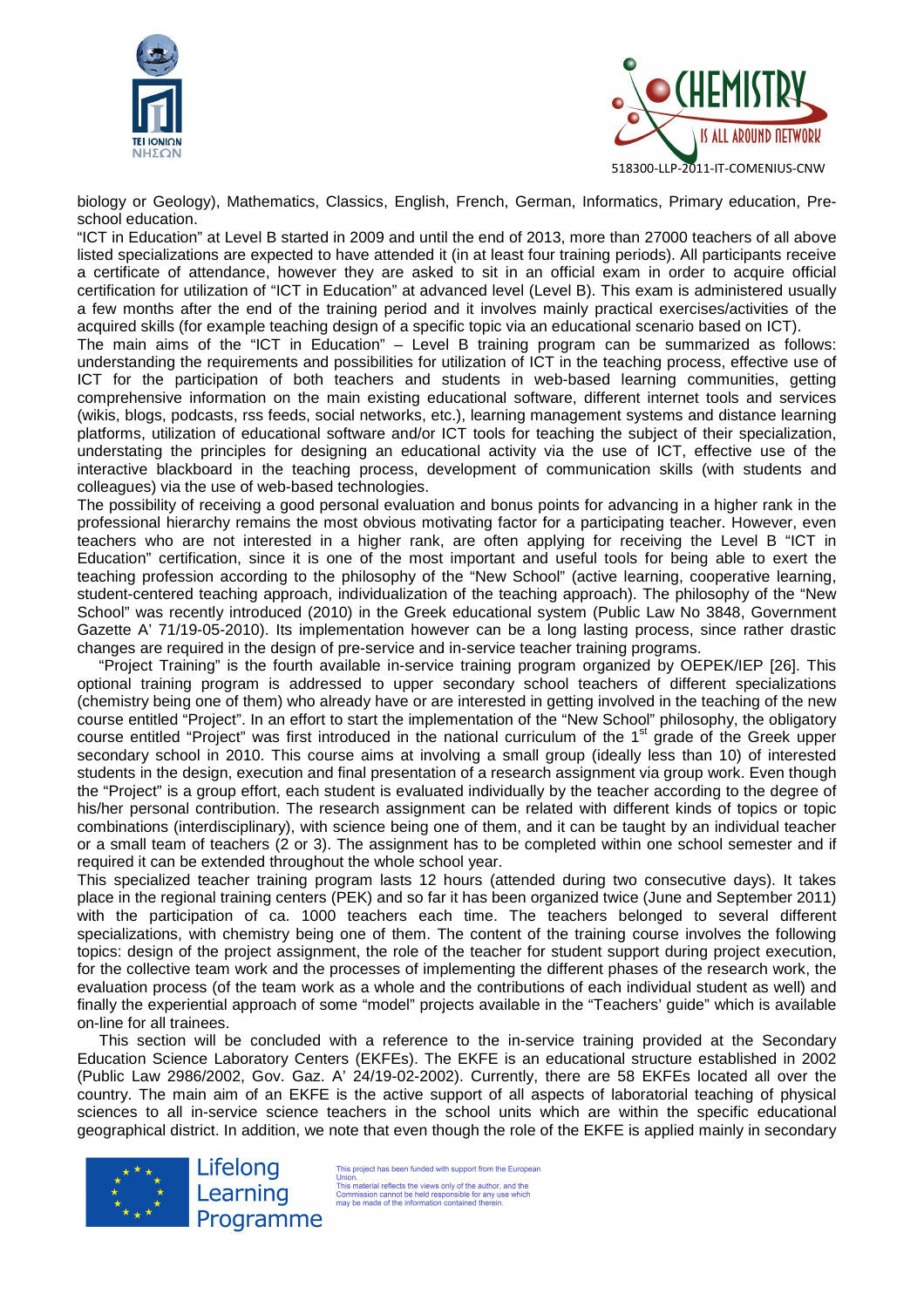



education, an EKFE is entitled by law to provide similar support to all primary school teachers for the teaching of the course "Fysika" in the last two grades of primary school. An EKFE is comprised by a chairperson (Head) accompanied by a small team (usually up to 5) experienced in-service science teachers of different specializations and (theoretically but quite rarely) by primary school teachers as well. The Head of the EKFE needs to be an experienced in-service science teacher (either physicist or chemist or biologist or geologist) who also has proven additional academic and or professional qualifications (Masters, Ph. D. degrees, Training certification in ICT, etc.).

The support provided by an EKFE includes both the technical part (eg. lending of instrumentation, production and/or distribution of educational CD-ROMs) as well as the pure educational part (performing "live" experiments to groups of science teachers followed by practical advice for their successful implementation in class, etc.). An EKFE serves as a model school laboratory and acts as a center for information and update of teachers on new teaching material and resources (including ICT based laboratory applications). Most EKFEs have active websites/portals and some also make use of web-based communication tools (wikis, blogs, etc.).

The in-service training initiatives of the EKFE are organized with varying frequencies depending on factors such as motivation of the EKFE personnel, time period, etc. However, the philosophy behind the EKFE is its operation as a support center for continuous training of science teachers.

### **2. Assessment of the National Training of Science Teachers**

In this part of the report, an attempt will be made to give an assessment of the training provided to Greek science teachers (emphasizing as much as possible on chemistry teachers) by using the following sources of information: (a) the reviewed national publications and paper in combination with the related comments posted by non-national teachers and experts and (b) the results of the national workshop on the topic of "Teacher Training".

#### **2.1 Analysis of National publications**

In the first part of this section, we will present an assessment of the training provided to Greek chemistry teachers, by using the information provided in the literature (national publications and paper available at the "Teacher Training" section of the "Chemistry is All Around Network" portal) and the related posted comments. By reviewing selective international research publications [27-32], one can point out the following main characteristics and factors that influence the quality and effectiveness of a chemistry teacher training program: (a) the duration of the program; research shows that the one-shot, episodic, fragmented approach does not allow for rigorous, cumulative learning, (b) the focus of the activity on content learning (i.e improving and deepening the teacher's content knowledge of chemistry), (c) the opportunity for active learning (hands-on activities, active engagement of the teacher in the meaningful analysis of teaching and learning), (d) the promotion of coherence (consistency of the program with teacher's goals, encouragement of continuous professional communication among teachers, integration of the training into school daily life and into an organized school reform effort) and (e) the incorporation of time for teachers to plan for implementation as well as provision of technical support.

By moving on to the Greek reality, we will first note that most published and actively conducted research in the field of chemistry (and science) teacher training is focused on two themes: the (in-service) teacher training initiatives on ICT in education and the training initiatives among pre- and in-service primary school teachers. In regard with the issue of teacher training on ICT, studies have shown that despite the several educational reforms and the increasing number of training programs, the teachers' needs have not been satisfied to a substantial degree [33]. The comprehensive review of Vosniadou and Kollias [34] examines the evidence from various evaluation studies regarding the effectiveness of ICT training programs and their influence on teacher attitudes and practice. One of the main conclusions of this study is that "the reality indicates that the introduction of ICT has not brought about significant changes in teacher practices in the Greek school". The authors argue that in the cases where ICT is used in the schools, the innovation usually stays in the periphery and does not touch the everyday "traditional" teaching practice of subject matter. The "traditional" teaching practice is characterized by a teacher-centered environment and it is dominated by a transmission-oriented philosophy and the teachers' perceived needs "not to lose control of their class" and to "cover the material". One of the reasons that computers failed to bring about the desired educational changes is stated to be the lack of the clearly articulated educational objectives to accompany the technological innovations. In this way, it

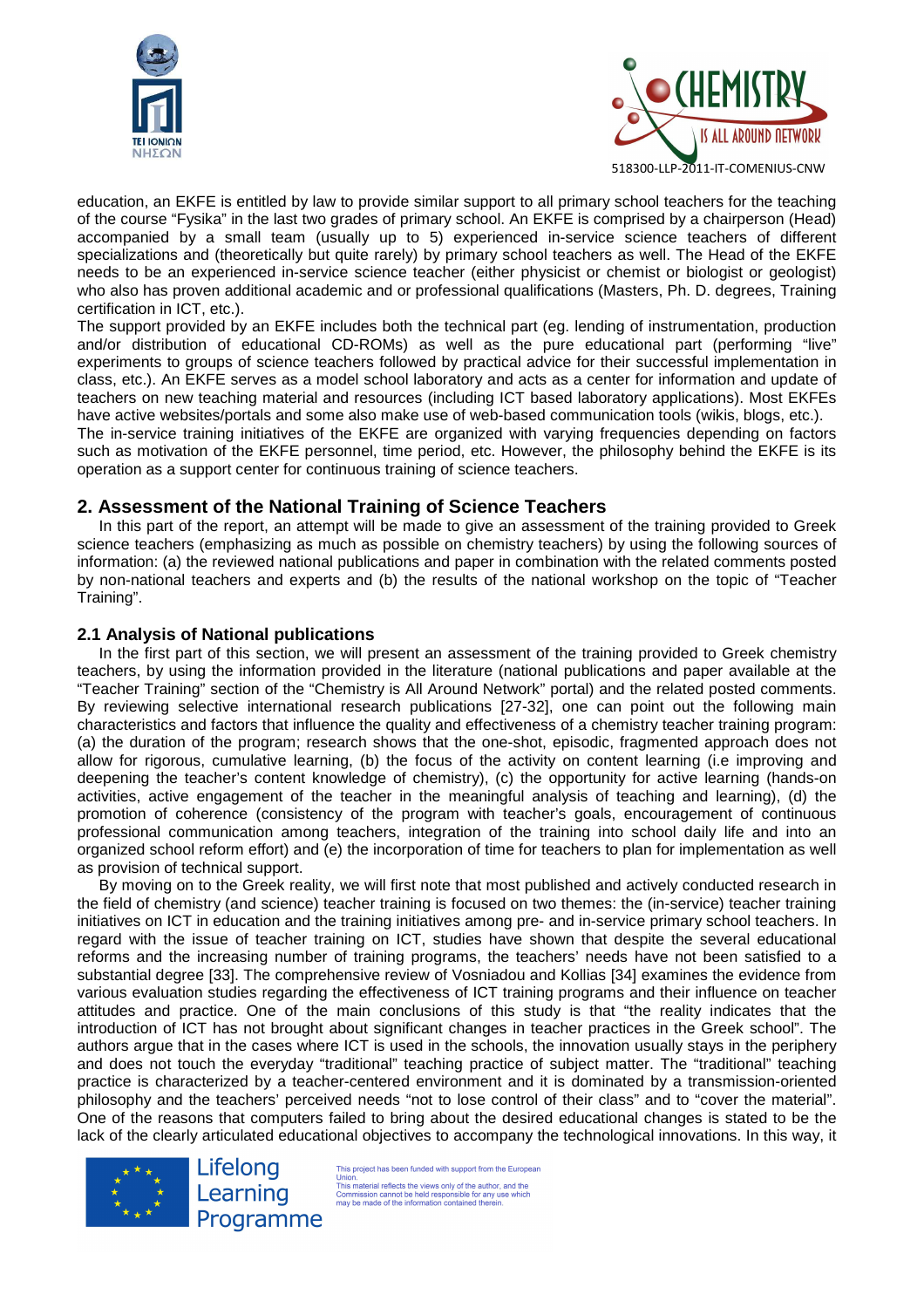



is proposed that besides changes in the teacher training programs, major changes should simultaneously take place in the national educational objectives and curricula in order to take advantage of the characteristics of ICT that facilitate training. More specifically, the following principles are proposed: (i) materials and tasks that are meaningful for the students, (ii) bring schools closer to real life, (iii) curricula with less breadth and more depth, (iv) testing the understanding and not the ability to memorize, (v) moving towards a more decentralized educational system and last but not least (vi) "give more freedom to the individual teacher to do the job of educating".

In regard with pre-service science teacher training programs, recent research [35] conducted among primary school student-teachers gave the following results: pre-service teacher university education is usually characterized by the fragmentary nature of the courses offered and by the rather large differences among the pedagogies of different course categories, namely content-specific courses (eg. General chemistry) and education-related courses (eg. Methodologies for teaching physical sciences). In this way, student teachers end up rather "confused" and often claim that their undergraduate education is insufficient in helping them to choose and implement a specific teaching strategy by following clear criteria. The authors point out the need for science teachers to master both pedagogical and content knowledge and be aware of their links. A positive step in this direction is the training of the perspective teachers via the use of specific teaching-learning sequences (TLS), which seem to produce promising results in achieving this goal.

In another work related with pre-service teacher training [36], the design, implementation and evaluation of a laboratory course on the subject of "Air Pollution" has been examined. This has been a short one-shot course administered among 78 pre-service primary school teachers, based on a combination of experimental study and the use educational software. The importance of this type of courses lies in the interdisciplinary nature of all subjects which are related with environmental topics and in bringing out the need of comprehensive training for the conceptual understanding of science. Significant progress was achieved in regard with the student teachers' understanding of air pollution. More specifically the course did improve teachers' correct use of terms and accuracy of scientific descriptions, as they were able to refer to concrete forms of air pollution and name specific pollutants. However, it was also noted that in some cases, the percentages of correct answers (in the post-training test) remained quite low, bringing out the issue of persisting misconceptions and/or lack of true understanding. The existence of misconceptions of the teacher can have a detrimental effect on the learning of the pupil. In order to alleviate this major problem, the authors propose "a wider use of hands-on activities in relation with the existing software simulations" and "additional time for teaching (separately) each environmental problem". From the above, it is evident that, as also noted in the international literature, the episodic one-shot training program is just not enough.

The lack of a satisfactory level of knowledge of basic chemical concepts among primary school teachers' and the existence of several misconceptions despite their age and experience, which are subsequently passed on to the students, have also been pointed out by other Greek researchers [37, 38]. In one of these works [37], the effect of the implementation of an in-service training course on primary teachers' understanding of four chemical phenomena has been investigated (hydrogen combustion, iron rusting, burning candle, sugar heating). The training course involved the study of these four chemical phenomena via experiments that were performed by the trainer accompanied by active participation of all teachers in discussions on the observations as well as explanations. The training intervention seemed to significantly improve teachers' descriptions and explanations of the phenomena. However, the progress wasn't equally spread across all four phenomena that were studied. As noted by the authors, "post-intervention, teachers seemed better able to manage the combustion of hydrogen and the heating of sugar, than the burning candle…".The research findings indicate that those teachers who showed a better understanding of the particulate nature of matter are more likely to understand chemical changes also at the macroscopic level. Despite this course's encouraging results, the authors conclude, in accordance to other studies as well [39], that one single "shot" is not enough and they recommend "continuous and long-term in-service training programs" with factors such as "duration, timing and frequency" playing a decisive role for their effectiveness.

Finally, it is possible to indirectly assess the main aims and limitations of pre-service teacher training programs, by analyzing the criteria that are examined during the national teaching staff selection exams. In a recent study [40], a qualitative and quantitative content analysis was used, for reviewing and analyzing a total of 1081 pedagogical and teaching-related exam questions which were employed in secondary school teacher recruitment examinations prior to 2007. The analysis of the data shows that the teacher pedagogical



Lifelong

Learning

Programme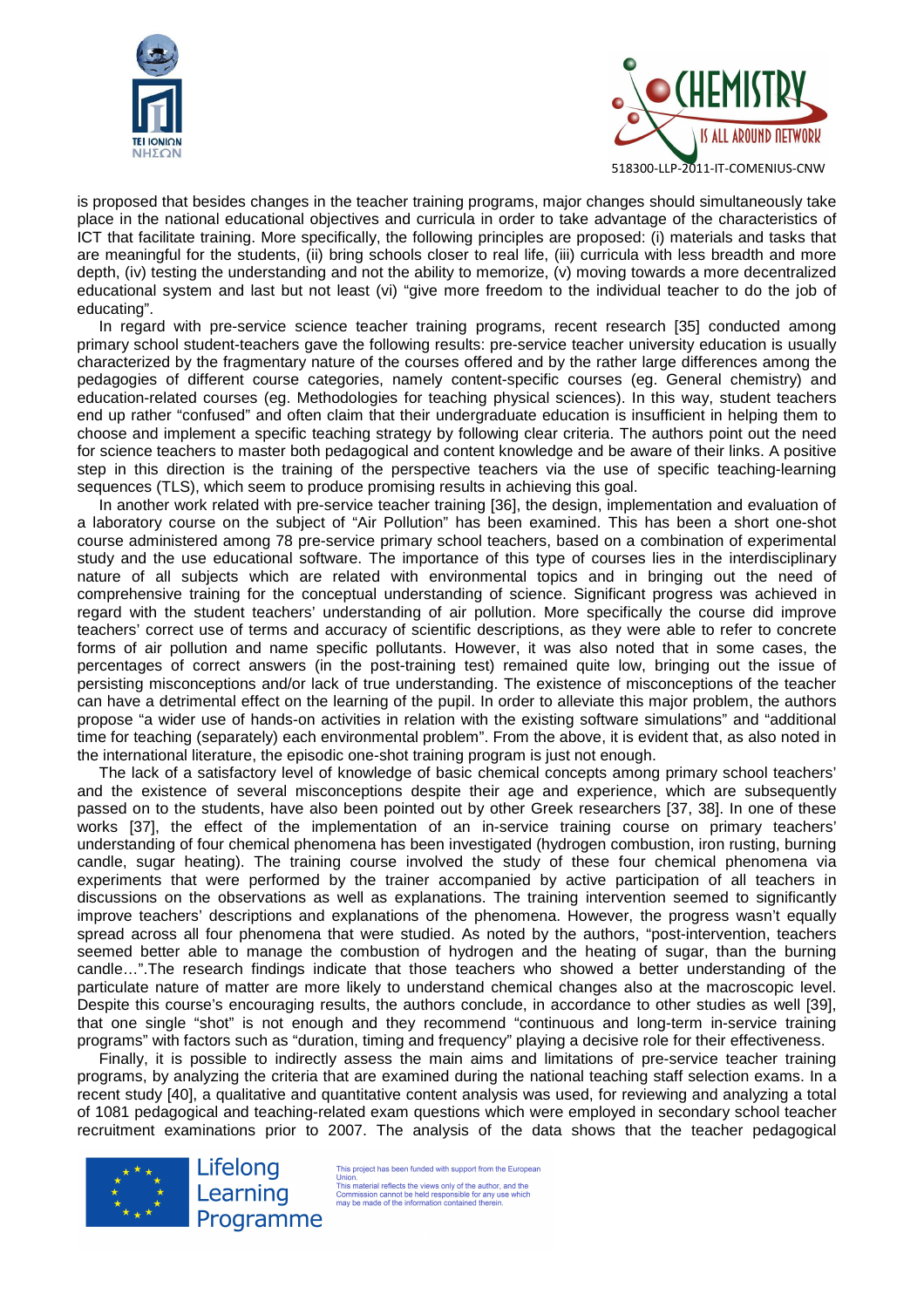



competences that are mainly assessed are related to general pedagogic knowledge, teaching methodology with emphasis on lesson planning and selection of suitable teaching objectives and student evaluation. On the other hand, there are several pedagogical competences which are examined to a very small extent in the recruitment exam, and which thus seem to be considered issues of minor importance by the different preservice teacher training programs and curricula. These competences are the following: understanding the needs of the students, the pedagogical approach adopted by the teacher to the subject taught, the evaluation of the curriculum and textbook used, skills in curriculum intervention and textbook adaptation to the existing context and needs of the students, intercultural and special needs education.

#### **2.2 Analysis of workshop material**

We will then move on by presenting an assessment of the training provided to Greek chemistry teachers, by focusing on the analysis of the workshop material. The workshop on "Teacher Training" took place in May 2013 and it was designed in such a way that it would encourage the interaction between chemistry teachers and scientific experts. There were a total of 15 participants, of which 10 were teachers and 5 were experts. The participants were divided into 3 groups of 5 persons each. In each group there was at least one scientific expert. The group members were given a specific topic related to teacher training to think on and express their views. At the beginning, they were left free to interact with each other (within the group) for a specific amount of time (ca 20 min). Subsequently, a representative from each group gave a short (5-8 min) presentation of the main conclusions that each group had reached in respect to each discussion topic. There were three main discussion topics: a) Importance of teacher training by focusing on the participants' personal experiences and the information provided by the Papers and Publications of the project database, b) Different teaching approaches/methods of a chemistry topic and c) Proposals for teacher training by focusing on issues such as the content of teacher training, the type of teacher training and the responsibility for teacher training.

In relation with pre-service training, the majority of the participants reported that during their undergraduate education they received intensive and in-depth academic training in the subject of their specialization (chemistry. physics, biology, chemical engineering) but very limited training related to psychology, pedagogy or chemistry education. The courses related to these latter subjects were few and always belonged to the category of elective or elective-obligatory in the best case. A few of the participants had some exposure to teaching methodologies by attending some seminars on a voluntary basis, however all participants stated that they entered the teaching profession by considering their own science (physics/chemistry/biology) teachers as a prototype.

A special note needs to be made on the usefulness of the one-year pre-service training course, referred to as EPPAIK [6], that is obligatory for all college graduates not holding a "teaching-related" degree (for example engineering majors) in order to be entitled to work as chemistry teachers. As noted by one of the workshop participating teachers, who is a graduate in chemical engineering, this training course proved to be very useful for facing the challenge of the teaching praxis, even though it provided general knowledge and not directly related to chemistry education. It is important to note however that only a limited number of such college graduates gets accepted in this training program every year and in addition that the typical science college graduates do not have the possibility to attend it, even on a voluntary basis.

In general, all participants felt that teacher training in Greece is treated with a "light" and "superficial" manner. This opinion of theirs is based on the fact that in Greece there is no officially established system for providing accreditation for entering the teaching profession. It is also related with their assessment of the inservice teacher training and the fact that the chemistry course is degraded in the Greek educational system as evidenced by the little time allocated to chemistry teaching.

In relation with in-service training, workshop participants made reference to both negative and positive experiences. The obligatory three-phase initial training received by the regional training centres (PEK) was assessed as "not really very useful", because it provided mostly theoretical information.

Two additional teacher training initiatives which are not obligatory and which were assessed by the workshop participants who had attended them are the following: (a) The practical courses organized by the different regional EKFE (Secondary Education Science Laboratory Centre) and (b) the practical courses provided by the two phases of the programme "Teachers' training on ICT in Education". The participants felt that both these programs have been useful for their professional development, but they did not seem to have clear educational objectives and focus.



Lifelong Learning Programme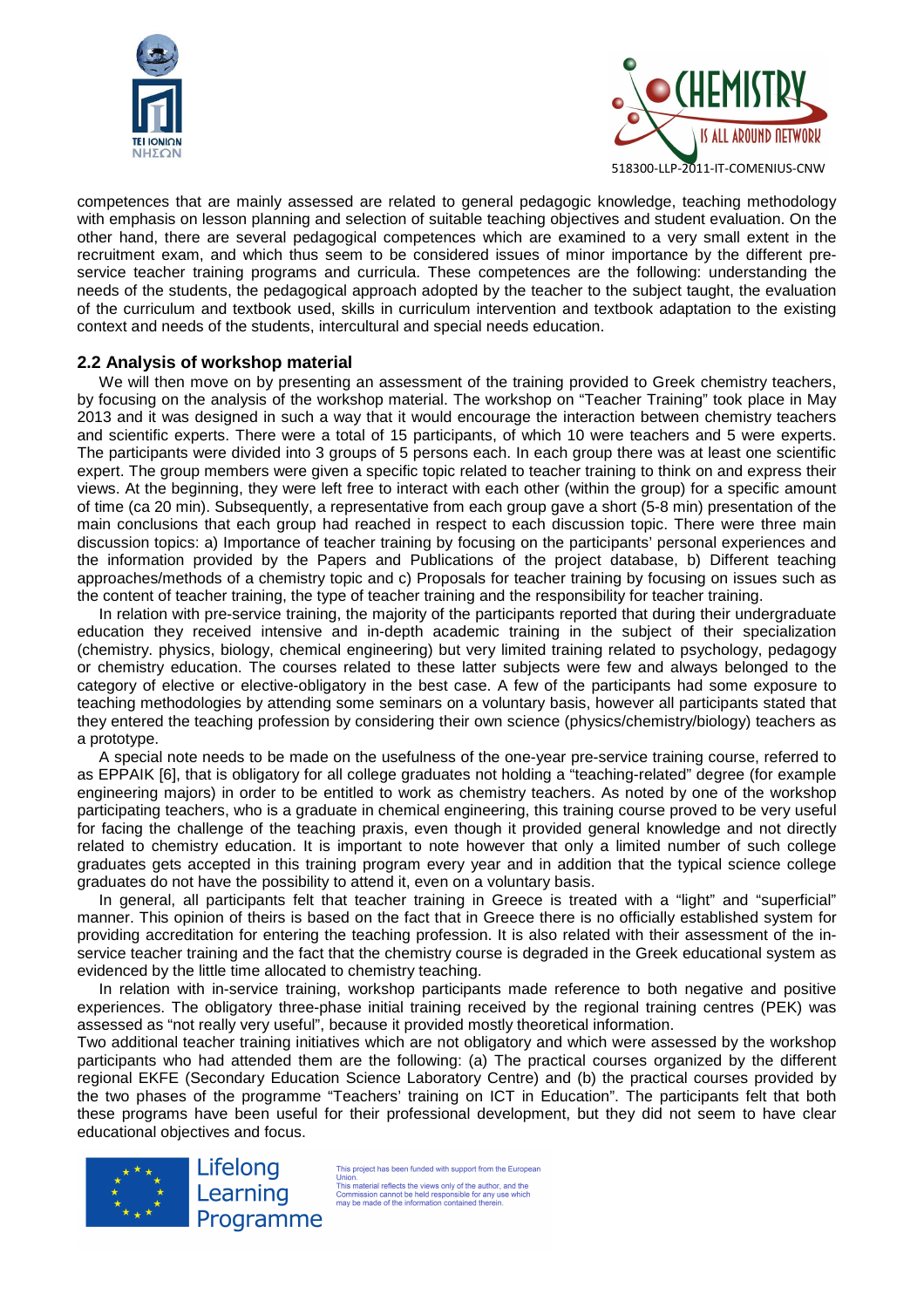



More specifically, in relation with the training provided at EKFE the participants referred positively to the possibility of attending "live" experiments by more experienced teachers, before one can move on and also show these experiments to his/her students. On the other hand they also made reference to the following factors that tend to reduce the effectiveness of the initiative: the limited length of the program, the lack of active participation of the trainee (in most cases) and the training content (the experiments presented are usually not accompanied by a suitable teaching approach).

In respect with the training on ICT in Education, the participants felt that especially the second phase of the programme has been most useful. This is due to the fact that a teacher is given the possibility to learn about the use of interactive blackboards, the existence of different educational software and also the methods of how to exploit them in the classroom. The main drawbacks of this program are its optional status, the limited available number of trainees and its sporadic nature.

The program of "Major Training" ("Meizona epimorfosi") is an optional training program that had been attended by most workshop participants and which received mostly a positive assessment. Special reference was made to the fact that this specific program had a clear aim and orientation related to the cooperative teaching approach and group management issues. However, this program is still in the phase of development and has so far been applied on a pilot scale with a limited number of participants (ca 850 science teachers).

Finally, one should make a special note in relation with the training acquired via the attendance and successful completion of the Masters' program in "Chemical Education and New Educational Technologies". A large part of the workshop participants has already completed the program and they consider it overall a very useful and rewarding experience. This Masters program is the only one in Greece which is dedicated to chemistry education by providing high level theoretical knowledge and practical training. Its unique drawback seems to be the limited number of teachers it can serve (currently ca. 20 teachers every year), due to limited available funding by the Greek State.

Besides the assessment of pre-service and in-service training programs, the workshop gave valuable insights to a closely related issue which refers to the obstacles teachers face in their effort to apply in class all knowledge and skills acquired during their training. This issue is of central importance, since even the best trained and highly qualified teacher, needs a suitable "environment" in order to successfully implement his/her skills and expertise. The major obstacles teachers face in their efforts to use novel teaching approaches in class, as identified via the analysis of the workshop material, are the following:

(a) the anchoring of upper secondary school to the Panhellenic exams for entering tertiary education institutions which de-motivates students for engaging in the joy of learning science

(b) the closed curriculum and student evaluation method which are imposed horizontally in both lower and upper secondary schools of the whole country. Teachers are under constant pressure to "cover the material" by following specific page numbers from a unique textbook,

(c) the competitive co-existence and conflict between the official school education and the private tutoring system ("Frontistirio"). In Greece, private tutoring is very popular among all student types, especially for math and science courses. In "Frontistirio" students are mostly trained in learning problem solving techniques, in order to be able to get a good grade in the school exams.

(d) the lack of basic materials from the large majority of science laboratories of public schools.

The analysis of the workshop material resulted in several proposals and suggestions related with different issues related to teacher training, namely the content of training, the characteristics of the training program (type of training) and the responsibility for teacher training.

In respect with the content of training, the workshop participants proposed that a chemistry teacher training program should include the following topics:

(a) laboratory techniques and active learning methods appropriate for each separate age group, together with practical advice for successful implementation (for example group management)

(b) use of ICT in the teaching process – results of related research – evaluation of these methods

(c) pedagogical dimension of teaching based on findings of educational research

(d) psychological dimension of teaching (adolescents' psychology, cognitive level of students and how to address different student types)

(e) Interdisciplinary subjects (connections between chemistry and other disciplines such physics and biology)

(f) Update on new scientific knowledge and general current trends in science – Transformation of this knowledge into school knowledge that can be didactically exploited in a real classroom.



Programme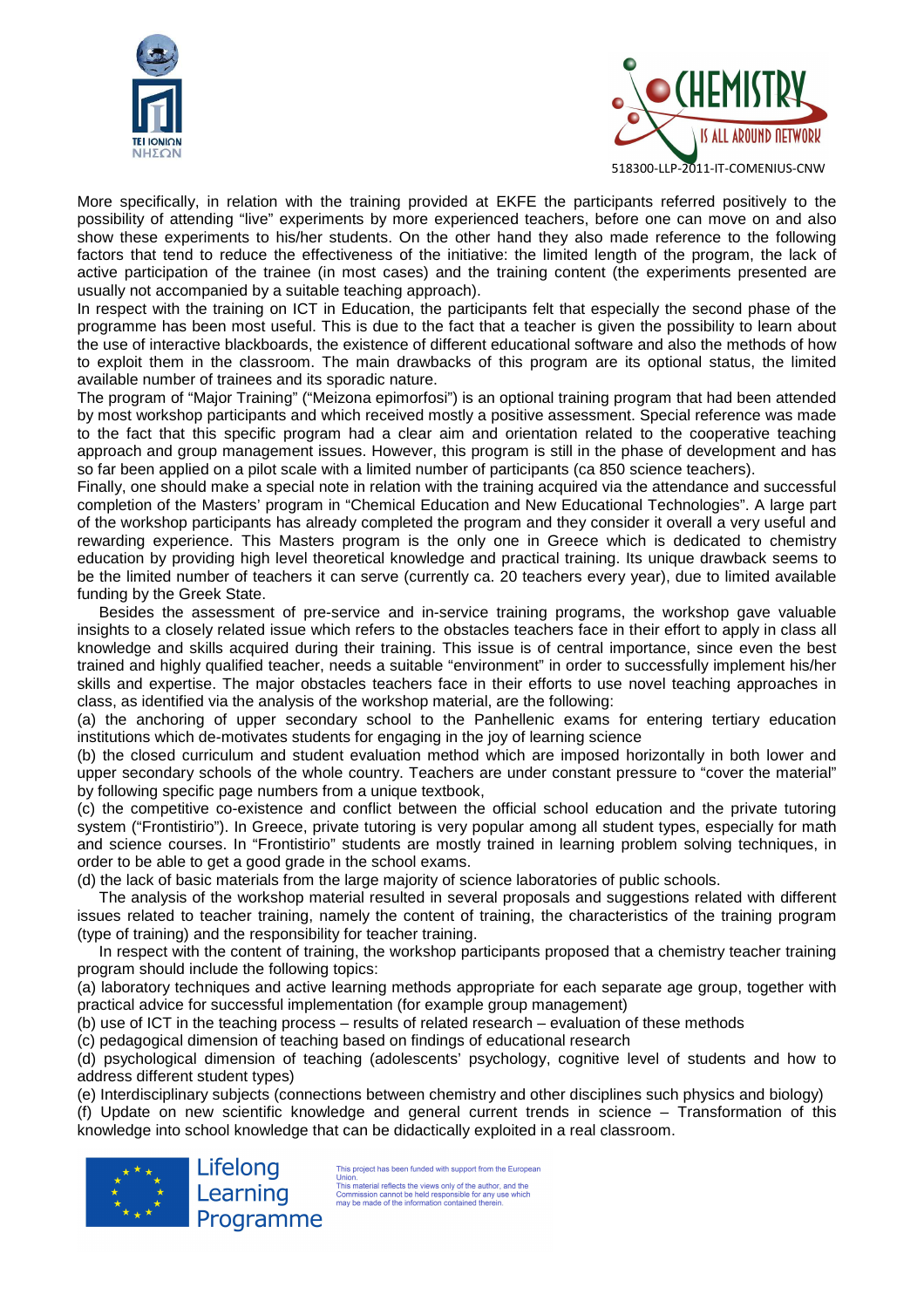



In respect with the type of training teachers wish to receive, the following suggestions were made: Inservice training should be continuous and systematically organized with a constant rate (for example for one week every year). It should be oriented mostly to active participation and not passive transfer of theories. Taking into account the phenomenon of professional burn-out which often characterizes the teaching profession, it is preferable that in-service training is not done in parallel with work. Within the same context, it is proposed that teachers should be given the possibility to get a leave of absence for a few weeks (or months) every few years in order to participate in longer organized training programs. In addition, it is recommended that teachers are given the possibility to update their knowledge on the current scientific trends by participating in special training programs that are done in collaboration with research centers and universities, or in exchange programs with foreign countries.

In respect with who should be responsible for the organization of the teacher training programs, the main suggestion made is the following: It is not necessary to have or create a separate institution or organization that is responsible for teacher training. An active collaboration and commitment between already existing institutions (for example between the University and School domains) could be more effective. Certainly, it is important that this collaboration is done by following a specific context and set of guidelines. Even in the case that a separate organization is necessary to exist (eg. for managerial purposes), what remains the most important issue is the assurance of active collaboration.

Finally, the following two proposals, related with important educational issues which affect the teaching process and/or the successful implementation of the skills of a well-trained teacher, were also made:

(a) Emphasis on deep knowledge of content and overcoming of misconceptions held by the teachers. If not changed, teachers' misconceptions tend to be passed on to their students, as also evidenced by recent research conducted among primary school teachers [37-39]. In addition, as stated by the participants "students appreciate a lot a teacher who knows his/her stuff and in addition, the teacher's self-confidence for his/her knowledge can act as an effective motivational factor for the students".

(b) Re-organization of the Greek curriculum design and content which needs to be updated in order to incorporate modern and real-life applications of the chemistry concepts taught. In the current situation, students fail to understand why they have to learn the specific material; at the same time, teachers are also not in a position to help students realize the connections of the different pieces of knowledge with each other and with real life. According to the workshop participants, emphasis should be given in acquiring more indepth knowledge and not try to learn a little bit of everything. Quality should be preferred relative to quantity.

#### **3. The Impact of the Project on Teacher Training**

In this part of the report, we will make an attempt to describe the impact of the project on teacher training. Our presentation will be divided into two main parts, namely the impact on the teachers already involved in the established network and the anticipated impact on teacher training in the country.

#### **3.1 Impact of the project on involved teachers**

In order to describe the impact of the project on the teachers who are already involved in the "Chemistry is All Around Network" we will make use of the following sources of information: the workshop material, the comments uploaded by the Greek teachers (and experts) on non-national publications, papers and teaching resources, the use of the material uploaded on the project portal and the collaboration initiatives that have taken place between teachers and experts.

The choice of the suitable teaching approach for increasing the effectiveness of the teaching process is one of the main issues discussed during the workshop and on which the project seems to produce a definitive impact. The following principal ideas/proposals were brought out, in regard with this issue:

(a) Teacher flexibility: Workshop participants agree on the need to be trained to the interchangeable use of a variety of teaching approaches and tools for teaching the same topic. This is due to two facts: On one hand, no single teaching method is perfect and the use of more than one can guarantee that the advantages of one can make up of the disadvantages of another. On the other hand, students tend to get easily bored and lose interest. In this way the teacher should constantly aim at keeping them alert and motivated by employing different approaches (eg. inquiry, concept mapping, problem solving, traditional) as well as different educational tools (simulations (preferably interactive), lab work, interactive and classical blackboard)

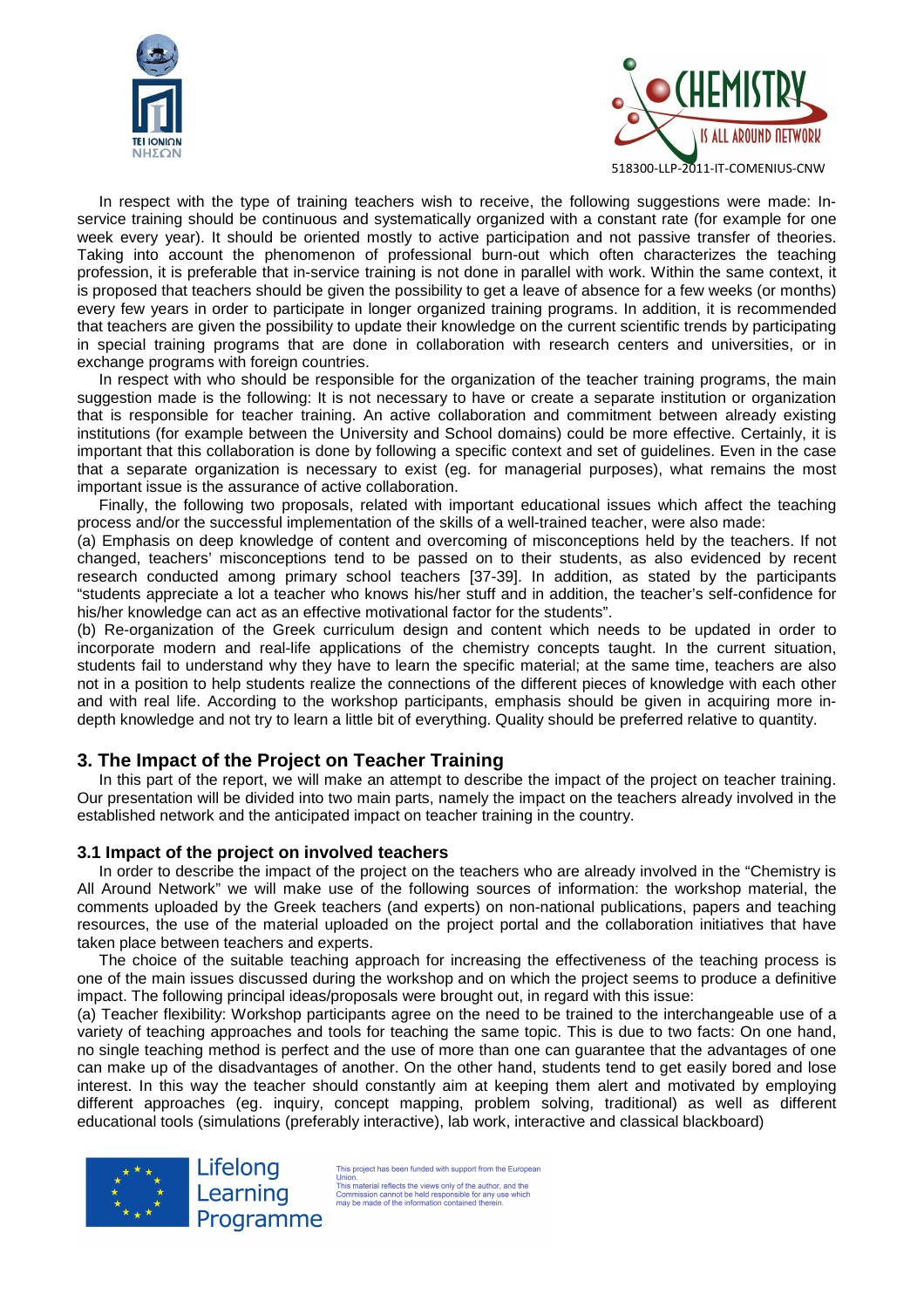



(b) Use of ICT based teaching resources: The availability of a multitude of ICT based teaching resources on the project portal seems to be a significant source of inspiration for the teachers involved in the project. Both those teachers who have already used simulations and virtual laboratory experiments in their teaching practice (for example the application "Phet") as well as those who still do not have this experience, all express their willingness to train themselves to incorporate this type of activities in the classroom. Some of the teaching resources which have been specifically been pointed out for immediate classroom testing are the following: Phet, The Chemistry of Things, An Introduction to Chemistry, Jmol, JuniorLAB, The Wonderful World of Chemistry, ChemVLab+, Virtual Chemistry Experiments (by Prof. David Blauch). Besides self-training, the involved teachers point out that they need to get special guidance and training on the teaching design via the use of ICT and on group management. The use of ICT tends to give students the impression that they are simply playing a game and that they do not need to engage in any type of learning process. In addition, students who are more interested in computers or have more related experience, tend to finish earlier the ICTbased assignment and subsequently they can get more easily bored

(c) Cooperative teaching approach: In order to make effective use of the ICT-based chemistry teaching tools, teachers need to get extensive training in the cooperative teaching approach. This approach is essential also for the effective use of teaching in the laboratory (see below). One of the major outcomes of the workshop is the realization among all involved teachers for the need to get training in their group management skills. Students tend to learn faster and more easily when they co-operate, however this result can be reached only via the successful implementation of the corresponding teaching approach.

(d) Teaching in the laboratory: Even though the use of virtual laboratory experiments can be very useful in several cases (insufficient lab infrastructure, non-experienced teacher who is worried about student safety, inherently dangerous experiments), the effectiveness of the real laboratory teaching-learning, if suitably implemented, remains unsurpassed. The project has given the possibility to the involved teachers to enrich their views, ideas and practical knowledge on laboratory teaching applications. There exist several laboratory applications in the "Teaching Resources" database which propose interesting experiments via the use of cheap, safe and very common everyday life materials. Several such experiments were also mentioned and discussed during the workshop by some of the teachers who had already tried them in their classes (for example measurement of the melting point of common materials such as candle, butter and chocolate). With this type of experimental activities, students can get actively involved in the experiment preparation and performance. Subsequently, they can get more easily motivated to analyze and discuss the data that they themselves have obtained. Guiding the students to active experimentation that can be performed with cheap and safe materials, is a good starting point for the teacher to start re-thinking his role as educator; he/she can start considering himself more as a facilitator of the acquisition of knowledge and less as the main transmitter of knowledge.

The comments uploaded by the teachers and experts on non-national publications bring out the following issues on which the project has produced a considerable impact:

(a) The project has provided a unique opportunity for teachers to engage in self-training by following the advice and clear directions that are provided by some publications and/or available teaching resources. This has been especially noted by primary school teachers who often "lack confidence in teaching science" as mentioned in one of the comments.

(b) Awareness of own beliefs and attitudes: The involved teachers have been informed of the importance to gain awareness of how they perceive themselves as chemistry teachers. As also evidenced by recent research, this awareness is a good starting point for self-reflection and self- improvement.

(c) Awareness of own misconceptions and lack of understanding: The involved teachers are expected to gain increased consciousness of the problem that their own misconceptions and lack of true understanding of different chemistry topics can negatively influence their effectiveness as teachers, their self-confidence and the image created by their students.

(d) Teachers' mastering of the English language and need for constant update: The exposure of the involved teachers to a large variety of interesting material (teaching resources, educational research findings etc) available only in English has brought out the need for good knowledge of the English language, with this not meaning to undermine the importance of all national languages. However, English is the most popular language among the scientific community worldwide. By mastering the English language, the aim of keeping informed with the latest scientific advancements will become more amenable.



Lifelong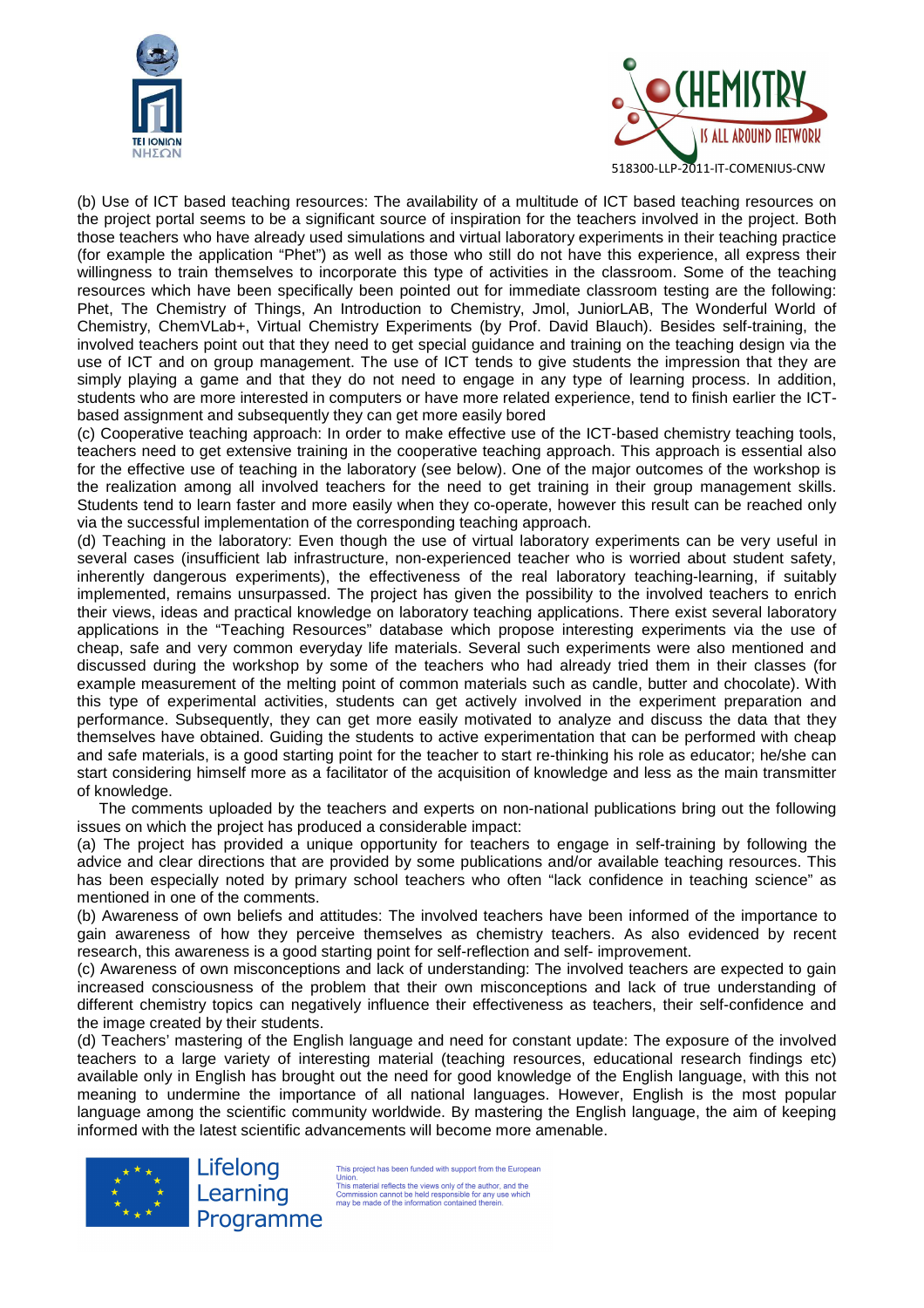



In regard with the use of the material uploaded on the "Teaching resources" section of the portal we will make reference to the following:

(a) The opportunity for the teachers to be exposed and get substantial information and knowledge on interdisciplinary activities and real life chemistry applications.

(b) One of the Greek Associated Schools who have officially joined the network, namely the 1<sup>st</sup> Lower Secondary School of Ilioupoli, has exploited several teaching resources available in the portal database via the organization of a one-year project with a small group of students. The initiative was undertaken by the two teachers who act as contact persons and it was very successful. The students participated voluntarily and enthusiastically as they considered this type of project very original. They were asked to work in small groups for strengthening and testing their knowledge of chemistry via ICT based teaching resources.

(c) Another Greek Associated School (1<sup>st</sup> EPAL Ymittou) is planning to organize a short six-month project with a group of ca. 12 students by exploiting the possibility of conducting simple chemistry experiments via the use of cheap and common materials (no standard chemicals), which are related with everyday life chemistry.

Besides the two initiatives mentioned above, it is worth noting that teachers in all involved schools are expected to test at least one ICT based teaching resources of their choice in their chemistry classrooms during the forthcoming school year (2013-14), by following a specific educational scenario. Their experiences and written assessment will be used in order to produce a set of guidelines for the successful implementation of chemistry related ICT based teaching resources in the teaching practice.

Finally, in regard with the collaboration initiatives that have taken place between the involved teachers and experts in the project the following remarks can be made:

The interaction of the two groups has been very fruitful. All experts have agreed to "open" their research laboratories at least twice until the end of the project period in order to provide a short tour to a small group of students and their teachers who would be interested to get a feel of an original research environment. In addition, some of the experts have also offered the possibility for short-term visits/internships (for example 2-4 weeks) of every interested teacher, in their laboratories. Most interestingly, some experts decided to get more actively involved in the systematic organization of initiatives which are organized by their respective institutions and which are related with the popularization of science.

#### **3.2 Anticipated impact of the project on teacher training in Greece**

The anticipated impact of the project on teacher training in Greece, will be described based on the so far expressed interest for exploitation of the project results, the comments of Greek researchers on non-national publications and the workshop material. We will also make reference to specific proposals on how the cooperation between teachers and experts can bridge the existing gap between the academic and school domains.

The project has already started in having an impact on teacher training also outside the main core of the partnership. For example, the Secondary Education Science Laboratory Center of Laconia (EKFE Laconias) located in Sparta in southern Greece voluntarily contacted the Greek project manager after having searched the project portal and asked for possible ways of exploiting the project results in the area of teacher training. As mentioned earlier in this report, the role of EKFE is related to providing practical support and training to inservice science teachers in order to help them apply the laboratory teaching approach in their classrooms. EKFE Laconias has already joined the project as an Associated Partner and it is expected to play a significant role in enhancing the project impact on teacher training. In addition, EKFE Chanion which is located on the island of Crete has already created a link to the project portal and as the visibility of the project increases more EKFEs all over the country are expected to play an active role in exploiting the project's results related to teacher training.

Besides EKFEs, several regional branches of the Greek Chemists' Association are gradually expressing their interest in the project; the Branch of Peloponnese and Western Greece has already joined the "Chemistry is All Around Network" as an Associated Partner and strong interest in the same direction, has also been expressed by the corresponding branch of Crete. The Association of Greek Chemists is quite active in providing in-service chemistry teacher training seminars.

Tertiary education institutions which are directly or indirectly connected to chemistry (and science) teacher training are also expected to exploit the relative project results. For example, scientific experts who are involved in the interuniversity graduate program on "Chemical Education and New Educational Technologies"

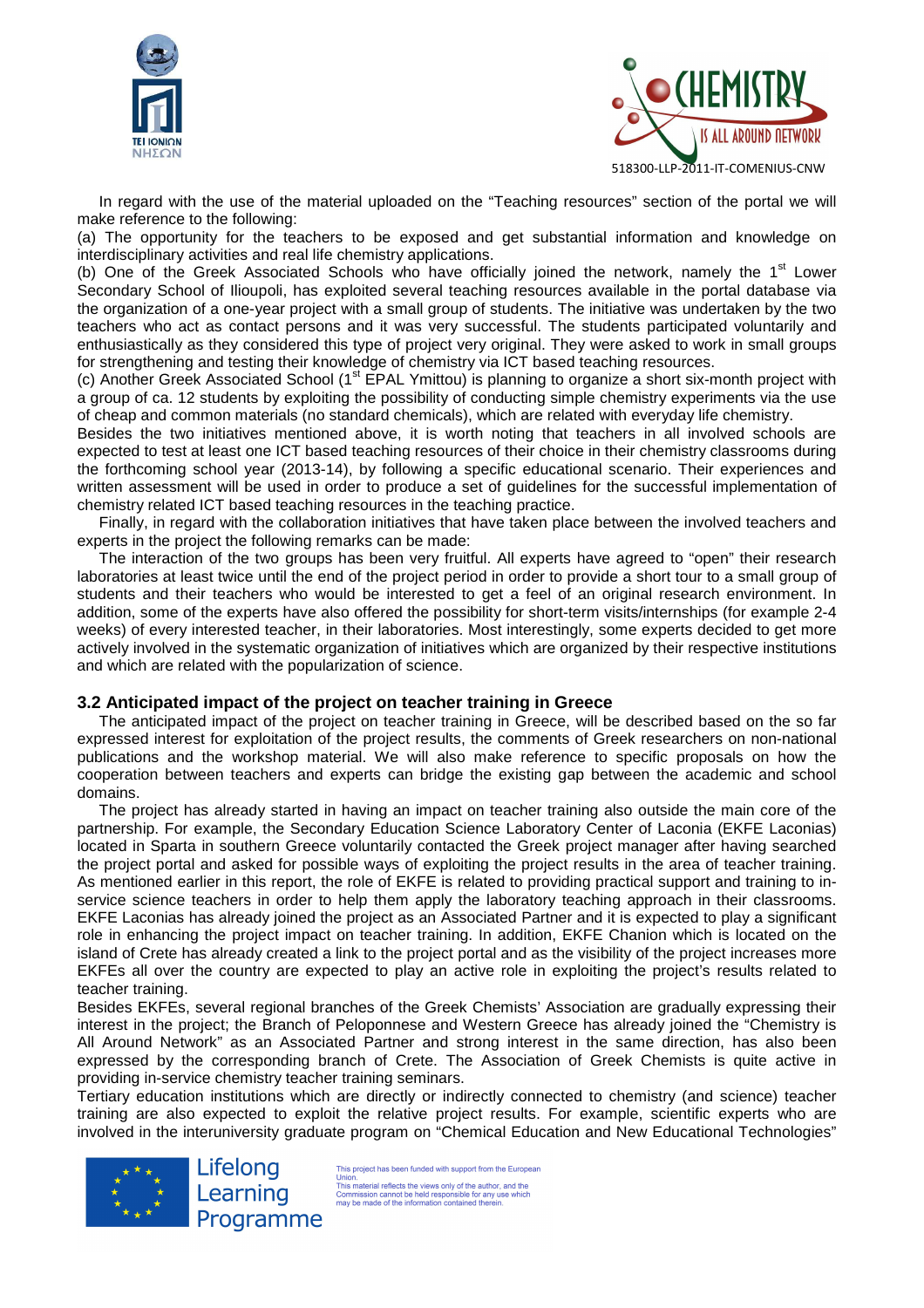



will supervise several Masters thesis final dissertation research projects on topics that make direct or indirect use of the material available on the project portal (for example systematic testing and evaluation of the different teaching resources). Special interest on the project results is also anticipated by the several faculties of primary education all over the country, since there are several faculty members in these institutions who are involved in teaching courses related to science teaching methodologies and who at the same time conduct active research in the field of science education.

Certain important issues have been brought out via the comments on non-national publications and the analysis of the workshop material, which should be taken into account by educational policy makers in the design and content of more effective pre-service and in-service teacher training programs:

(a) The issue of chemistry teachers' beliefs, personal theories and knowledge they bring, when they enter a pre or in-service teacher education program: Research has shown that these beliefs unconsciously influence the teachers' decisions and actions in the classroom. Consequently, they should be identified and taken into account by the teachers themselves and for the correct design of a teacher training program.

(c) The issue of teachers' needs: Knowledge of these needs can be a starting point for designing more effective teacher training programs. An effort was made to identify these needs by analyzing the material collected during the workshop (vide infra).

(c) The issue of persisting teachers' misconceptions in different chemistry subjects (not solely basic general chemistry but also more specialized topics such as organic chemistry). A lot of discussion is being made in different aspects of our project (workshop and publications) concerning this important issue. The design of both pre and in-service teacher training programs (especially those for primary school teachers) is expected to give special emphasis in overcoming these misconceptions.

(d) The design of the training scheme: Should the study related to the core of the teaching profession (didactics, pedagogy, psychology etc) be done concurrently with the academic chemistry study ("concurrent model") or it should be an independent study program undertaken after completion of the latter ("consecutive" model)? Very little consideration has been given by the Greek State in relation with this issue of central importance, which is also closely related with the absence of an official system for obtaining certification to enter the teaching profession.

(e) Establishment of the mentoring system and systematic in-job pre-service training: The successful implementation of the mentoring system in the Ireland should be taken as a perfect example of a good practice that should be established also in Greece. In fact, the discussion of the role of the mentor in the Greek school system was initiated in 2009, however it was never applied in practice and has remained on paper ever since. In addition to mentoring, the establishment of obligatory full-time teaching practice (in-job training) for all student teachers is also a good practice example (from the Irish system) that should be adopted in Greece as well. It is anticipated, that the project will revive the discussion on these two major issues. It should also be mentioned, that the successful implementation of both practices is closely dependent on the active involvement of the related university faculties. Universities are expected to provide training to the prospective mentors and act as the liaison between the mentor and the mentee. In the case of in-job preservice training the universities are expected to provide systematic supervision.

(f) Teacher collaboration: The positive influence of teacher collaboration on the effectiveness of the teaching practice has been evidenced in other educational systems (eg. in Portugal). In this way, training in collaboration is considered an important topic that has to be taken into account in the design of teacher training programs.

(g) Increased ratio of practical exercises: Following the example of other countries (Poland, Ireland) which is evidenced by the respective uploaded publications/papers (and comments), it is expected that Greek educational policy makers give special emphasis to the increase of the practical exercises in the curricula of courses such as didactics of chemistry, pedagogy and psychology, administered to student teachers.

The interaction and cooperation between teachers and scientific experts is promoted by the project and it is actually expected to produce significant impact. Based on the analysis of the workshop material as well as the meticulous analysis of the comments on the publications/papers and teaching resources, the major possibilities in this field are the following:

(a) The connection of the chemistry taught in school with real life applications is a field in which the cooperation between teachers and scientific experts can bring out promising output. As also thoroughly discussed during the workshop, this initiative can definitely awaken student's interest. However, it often

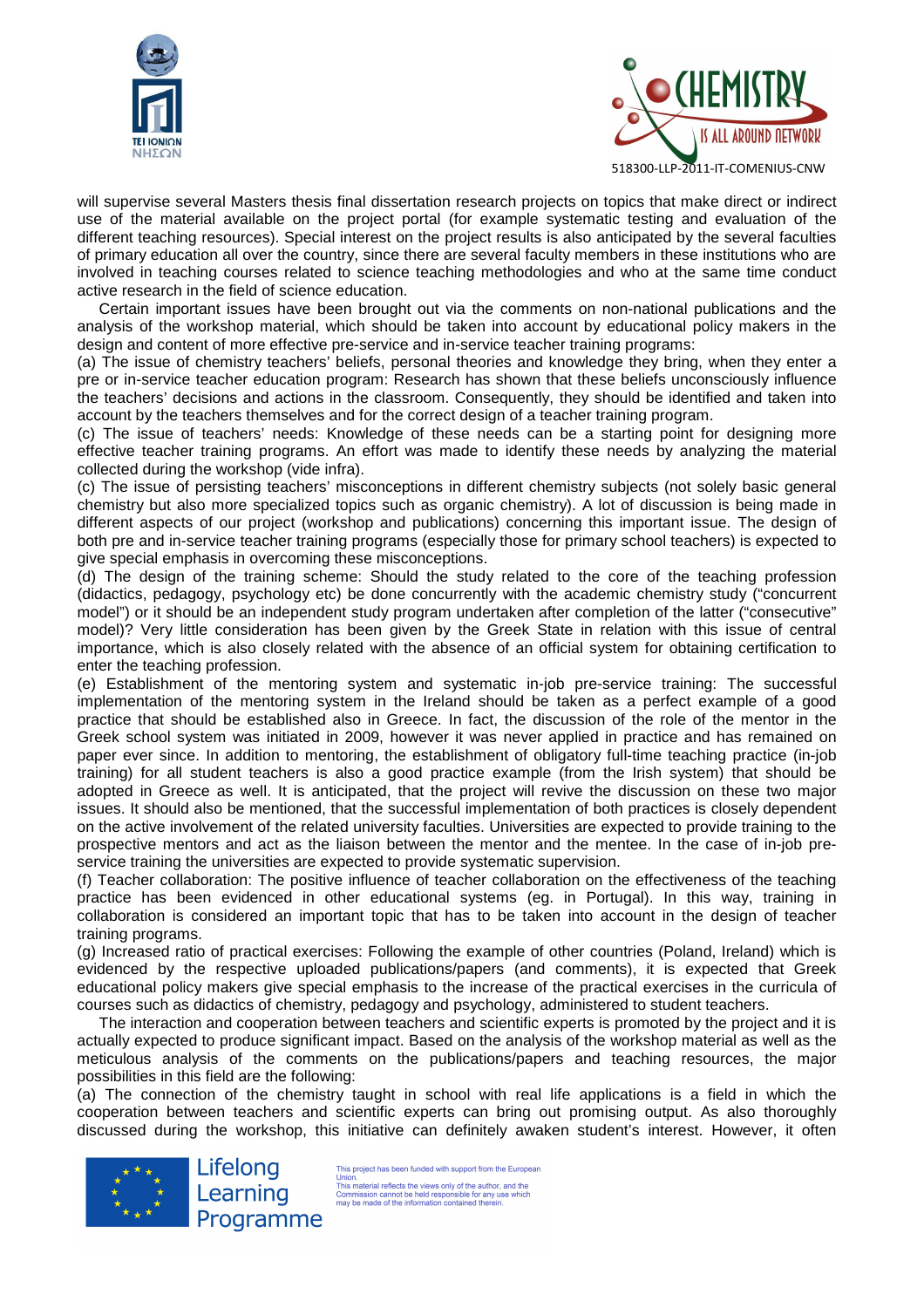



518300-LLP-2011-IT-COMENIUS-CNW

requires a lot of in depth knowledge from the teacher, since real life phenomena involve, in most cases, very complicated chemistry. Such are the fields of biochemistry/medicinal chemistry and environmental chemistry. Even though there exist some easy to use real life chemistry applications (eg common materials which act as acids and bases etc.) however, what should be done is a systematic collaborative effort between scientists and teachers in order to transform the advanced and complicated academic knowledge into school knowledge that could be didactically exploited in an average secondary school classroom.

(b) Another area in which the cooperation between scientific experts and teachers is anticipated to have considerable impact is the design and development of ICT based teaching resources and related teacher training programs that are founded on specific educational scenaria and pedagogical concepts and which are in accordance with the national curricula. This is an issue of major importance, since very often the numerous existing ICT based teaching resources possess high academic quality and accuracy but they lack the educational design that could make them suitable for direct use in a secondary school classroom. Issues related to student evaluation methods on the knowledge acquired via these resources and connections of the material with the curriculum need to be addressed.

(c) As noted in the Italian contribution in the "Papers" related to the "Teacher training" topic and freely available in the project portal [41], "the insufficient communication (via the type of language employed) between school teachers and students", can become a major problem when it comes to understanding science. Recent research related with the Greek student population [42], has found out that the narrative elements found in popularized science articles of the press, attract students' interest and motivate them towards further reading. It is further noted that the use of emotional/"poetic" language with a lot of metaphors and analogies is preferred by the students, who tend to avoid science articles that present their data in a rigorous scientific way. In this way, the cooperation of experts and teachers could be very fruitful also in the field of production of educational material (textbooks, ICT applications, etc.) that makes use of language which is attractive and familiar to the student but at the same time does not sacrifice scientific accuracy. Exploring the ways via which press science can be transformed into school science [43], is an active research field in which the current project is anticipated to have impact via expert-teacher cooperation.

(d) The identification of the existing misconceptions related to numerous chemistry topics among chemistry teachers requires systematic research by the experts in cooperation with the teachers.

The possibility of teacher self-training, also mentioned in the previous section, is anticipated to contribute to the project impact also to teachers who are not involved in the project. The same can also be achieved via the possibility of teachers to get to know the existence of international platforms in which they can share experiences and exchange views on the teaching and learning of chemistry topics that create special difficulties to the students (for example organic chemistry).

# **4. Conclusions**

By taking into account the extensive presentation of the three preceding sections, the following basic conclusions can be made.

The main conclusions related with the national situation on teacher training regarding pre-service teacher training are the following:

(a) The majority of the chemistry departments in Greek public universities offer the possibility of some preservice teacher training to their students via optional courses related to chemistry education. These courses include usually both a theoretical and a practical part. As a promising example of good practice, one may refer to the Department of Chemistry of the Aristotle University of Thessaloniki which offers its students the possibility to select a specialization directly related to chemistry education. The obligatory one-year training program known with the acronym EPPAIK is a good example of a pre-service training program focused in educational topics, which is however addressed solely to prospective science teachers who hold a non "teaching-related" degree

(b) The prospective primary school teachers do receive a systematic (but not necessarily sufficient) training in methodologies for teaching physical sciences in the nine different university departments of the country.

(d) There exist several Masters' programs related to teaching of physical sciences, with the majority of them being organized by departments of primary education. Special reference can be made however to the interuniversity, inter-departmental Masters program specializing in chemistry education and entitled "Chemical Education and New Educational Technologies" (known with the acronym DIXINET)

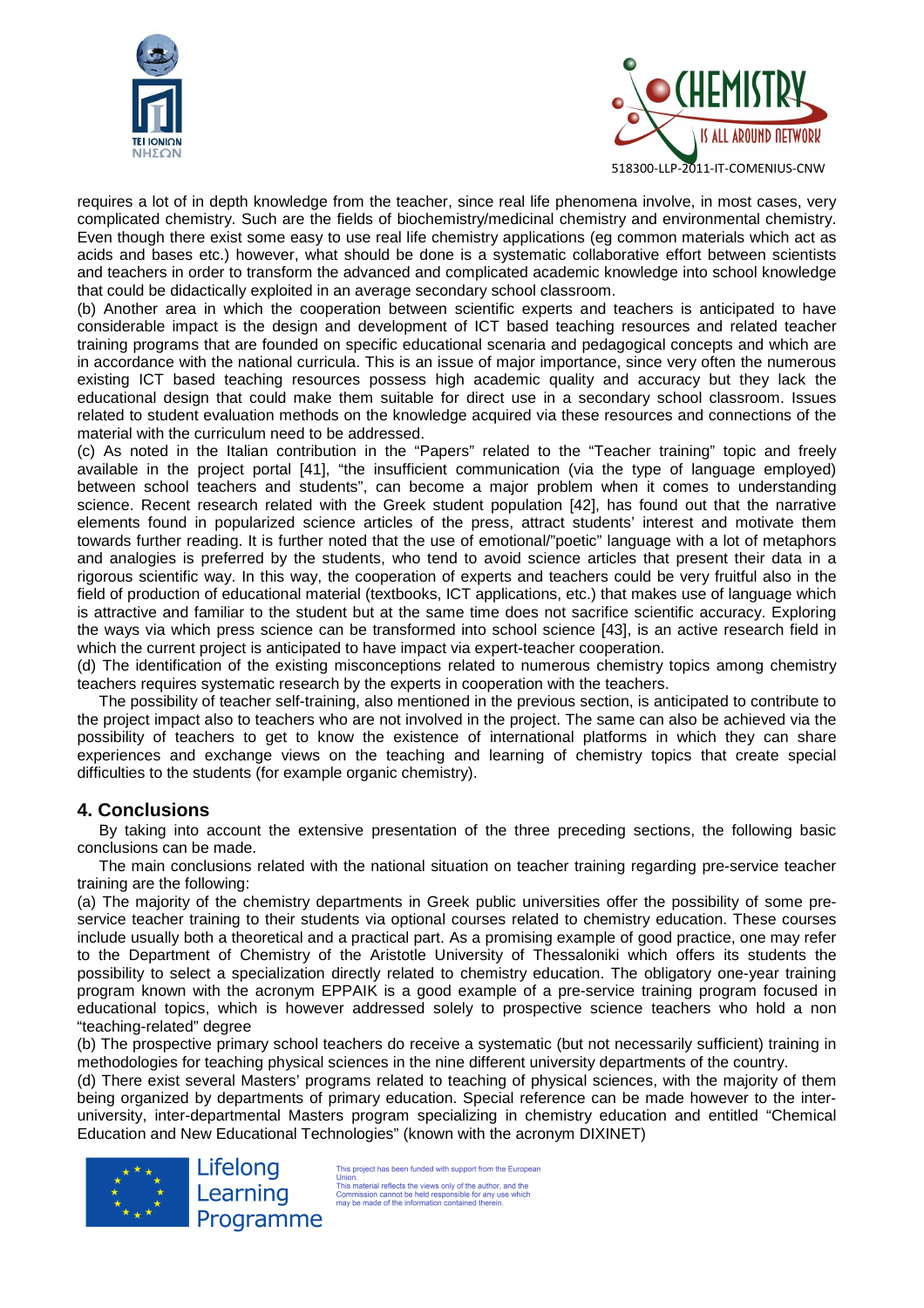



(e) The Association of Greek Chemists undertakes occasionally teacher training initiatives which are also related with update on the recent advances in scientific research.

The initiatives (d) and (e) of the above list are available for both pre-service and in-service teachers.

The main conclusions related with the national situation on teacher training regarding in-service teacher training are the following:

(a) The "Initial Training" ("Eisagogiki Epimorfosi") is an obligatory training program for all in-service chemistry (and science) teachers during their first year of service. It lasts 100 hours, takes place in three phases and involves mostly practical exercises and activities. It is organized by the Institute of Educational Policy (IEP) and co-financed by the European Social Fund (ESF).

(b) Three optional science teacher training programs, also organized by IEP and co-financed by ESF, are available for in-service science teachers in order to help them implement the philosophy of the "New School": "Major Training" ("Meizona Epimorfosi"), "Project Training" and "ICT in Education". The "ICT in Education" program is run in two phases with the second one providing specialized theoretical and practical skills for incorporation of ICT based methods and tools in the teaching practice.

(c) Together with the existence of the several Masters program related to teaching of physical sciences and the training initiatives of the Association of Greek chemists (see above), another important source of constant in-service training to science teachers are the initiatives and support provided by the Secondary Educational Science Laboratory Centers (EKFE) located all over the country.

The main conclusions related with the assessment of the national training of science teachers are the following:

(a) Research indicates the introduction of ICT in the Greek educational system in the '90s did not bring the anticipated results in teacher practices, the main reason being the lack of clearly articulated educational objectives to accompany the technological innovations.

(b) Research also indicates the existence of several misconceptions and lack of understanding of basic chemical concepts and phenomena by primary school teachers. Successful examples of training courses that combine different approaches (experiments and use of educational software) can be found in the literature. However, one-shot is not enough and continuous, systematic long-term in-service training is required.

(c) Research shows that pre-service university education is usually characterized by the fragmentary nature of the courses offered, which results in student teachers claiming that their undergraduate education is insufficient in helping them choose and implement a specific teaching strategy by following clear criteria.

(d) There is research evidence that teachers' competences such as understanding the needs of the students, curriculum evaluation and intervention, textbook adaptation to the existing needs are underestimated in Greek pre-service teacher training programs.

(e) As shown from the analysis of the workshop material, science teachers feel they received very limited preservice training related to science education and that in general science teacher training in Greece is treated with a "light" and "superficial" manner. However, they referred positively in regard with the one-year training course EPPAIK.

(f) In relation with in-service training, the workshop participants referred to the obligatory "Initial training" program as not being very useful. One the other hand, they made positive comments in regard with the practical courses organized by EKFE, the "ICT in Education" training program (especially its second phase) and the "Major Training" program.

(g) The attendance and successful completion of the Masters program in "Chemical Education and New Educational Technologies" (DIXINET) was considered a very useful and rewarding experience.

(h) Special reference needs to be made on the several obstacles faced by the teachers in their effort to apply in the classroom the knowledge and skills acquired during their training, namely the anchoring of upper secondary school to the university entrance examinations, the closed curriculum and student evaluation method, the conflict between the official school education and the private tutoring system, the lack of basic infrastructure from the school science laboratories.

The main conclusions related with the impact of the project on teacher training are the following:

(a) The choice of the suitable teaching approach for increasing the effectiveness of the teaching process is one of the main areas on which the project is affecting the involved teachers. Issues related to teacher's flexibility, use of ICT approaches, the cooperative teaching approach and the laboratorial teaching approach are those which are related with this area.

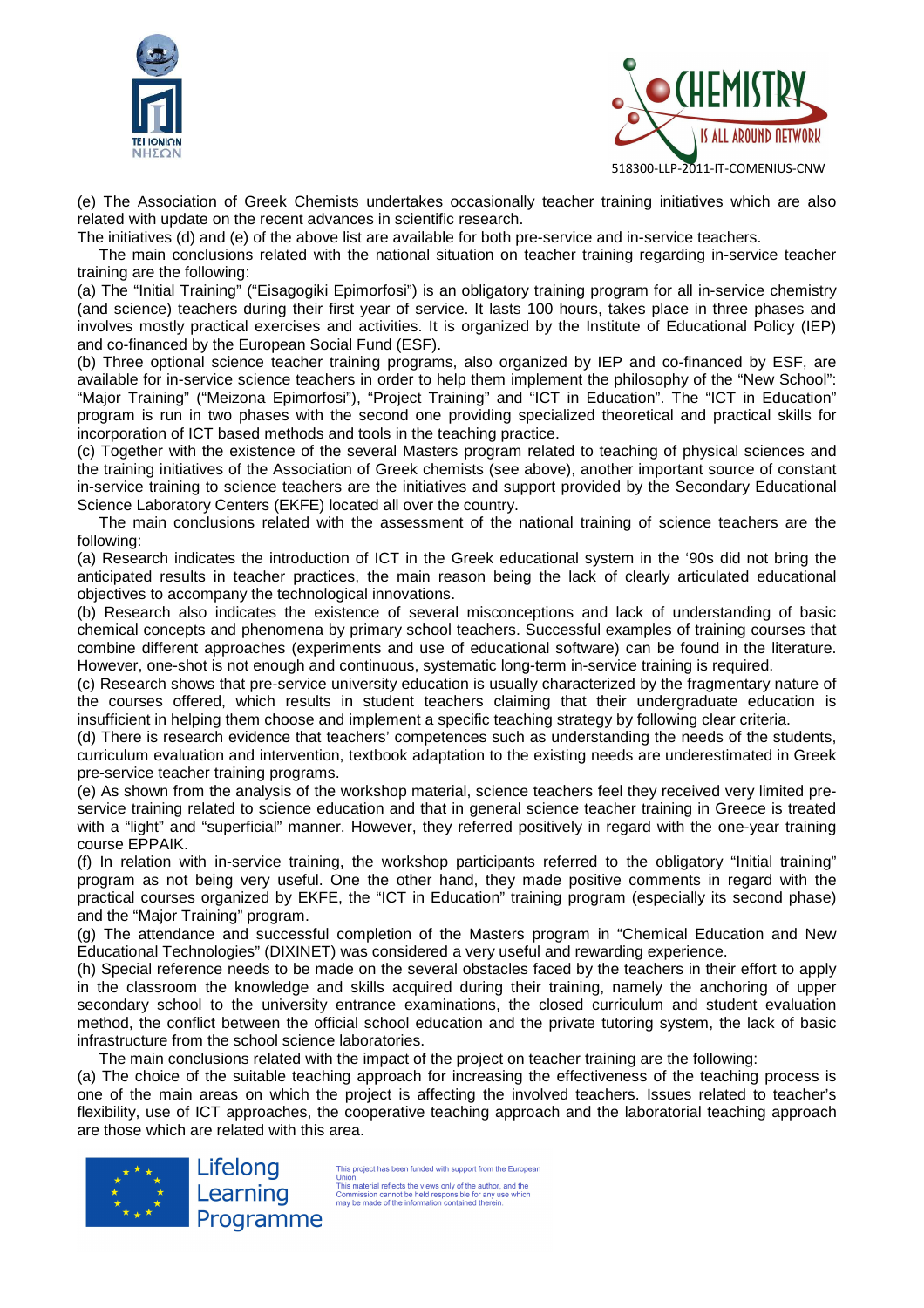



518300-LLP-2011-IT-COMENIUS-CNW

(b) The project also has a significant impact on the involved teachers in regard with the following issues: possibility of self-training, awareness of own beliefs and attitudes, awareness of own misconceptions and on the needs for mastering the English language and for constant knowledge update.

(c) The so far produced material (especially the teaching resources database) has already been exploited by involved teachers, via the form of short projects with small student groups.

(d) New possibilities for active communication between involved teachers and scientific experts have appeared.

(e) Educational structures of different types (tertiary education institutions, EKFEs, branches of the Association of Greek chemists) are anticipated to exploit the project results in several ways.

(f) The importance of certain issues related to the effectiveness of pre-service and in-service teacher training programs has been highlighted and should be taken into account by educational policy makers. These issues are related with the following: teachers' needs - beliefs and personal theories, persisting teachers' misconceptions in different chemistry topics, design of the training scheme, establishment of the mentoring system and systematic in-job pre-service training, teachers' collaboration, increased ratio of practical exercises in teacher training curricula.

(g) The collaboration between teachers and experts is expected to have impact in areas such as the following: transformation of complicated academic knowledge into school knowledge, design and development of ICT based teaching resources which are founded on firm educational scenaria and pedagogical concepts, exploitation of the communication code used in press science in order to enhance student motivation for learning school science.

(h) Teachers are given the possibility to participate in the exchange of ideas, opinions, knowledge and experience via joining specially design international platforms.

Finally, in order to enhance the already significant anticipated impact of the project on teacher training, the following additional proposals can be made in relation to the programming of the activities of the upcoming final project year:

(a) The participating teachers will be asked to test in the classroom one teaching resource of their choice available on the portal database, by following an educational scenario they will have designed in advance. The educational scenario in addition to their own personal evaluations/suggestions and those of the participating students, will be used for producing a short "Teachers' guide" to the successful application of the specific teaching resource in a real classroom.

(b) During the national workshop of the third year (scheduled to take place in winter 2014) the teachers will be asked to openly discuss their experiences from the testing of the teaching resources. The workshop material will be analyzed meticulously in order to produce a short comprehensive "Teachers' guide" to the successful application of ICT based teaching resources. This guide will be incorporated in the National Report of the final project year.

#### **REFERENCES**

[1] HTTP://WWW.CHEM.AUTH.GR/INDEX.PHP?RM=5&MN=643

[2] HTTP://WWW.CHEM.UOA.GR/PUBLICATIONS/DEPARTMENT/PB\_DEPT.HTM

- [3] HTTP://WWW.CHEM.UOI.GR/
- [4] HTTP://WWW.CHEM.UPATRAS.GR/INDEX.PHP?OPTION=COM\_CONTENT&VIEW=ARTICLE&ID=123&ITEMID=200011&L  $ANG=FI$
- [5] HTTP://EILOTAS.CHEMISTRY.UOC.GR/UOCCHEM/INDEX.PHP?OPTION=COM\_CONTENT&TASK=VIEW&ID=63&ITEMID=9 7
- [6] HTTP://WWW.ASPETE.GR/INDEX.PHP?OPTION=COM\_CONTENT&VIEW=ARTICLE&ID=408&ITEMID=371&LANG=EL
- [7] HTTP://WWW.CHEM.AUTH.GR/DIXINET/
- [8] TZOUGRAKI, C., SIGALAS, M.P., TSAPARLIS, G. AND SPYRELLIS, N. (2000) "CHEMICAL EDUCATION AND NEW EDUCATIONAL TECHNOLOGIES: AN INTERUNIVERSITY PROGRAM FOR GRADUATE STUDIES", CHEMISTRY EDUCATION: RESEARCH AND PRACTICE IN EUROPE 1, 405-410.
- [9] HTTP://WWW.UOI.GR/GR/POSTGRADUATE/DETAIL.PHP?PG\_ID=20
- [10] HTTP://WWW.PRIMEDU.UOA.GR/METAPTYXIAKES-SPOYDES/METAPTYXIAKA-PROGRAMMATA.HTML
- [11] HTTP://WWW.ELED.AUTH.GR/DOCUMENTS/PROKIRI3I\_PMS\_13\_14.PDF
- [12] HTTP://WWW.UOI.GR/GR/POSTGRADUATE/DETAIL.PHP?PG\_ID=33

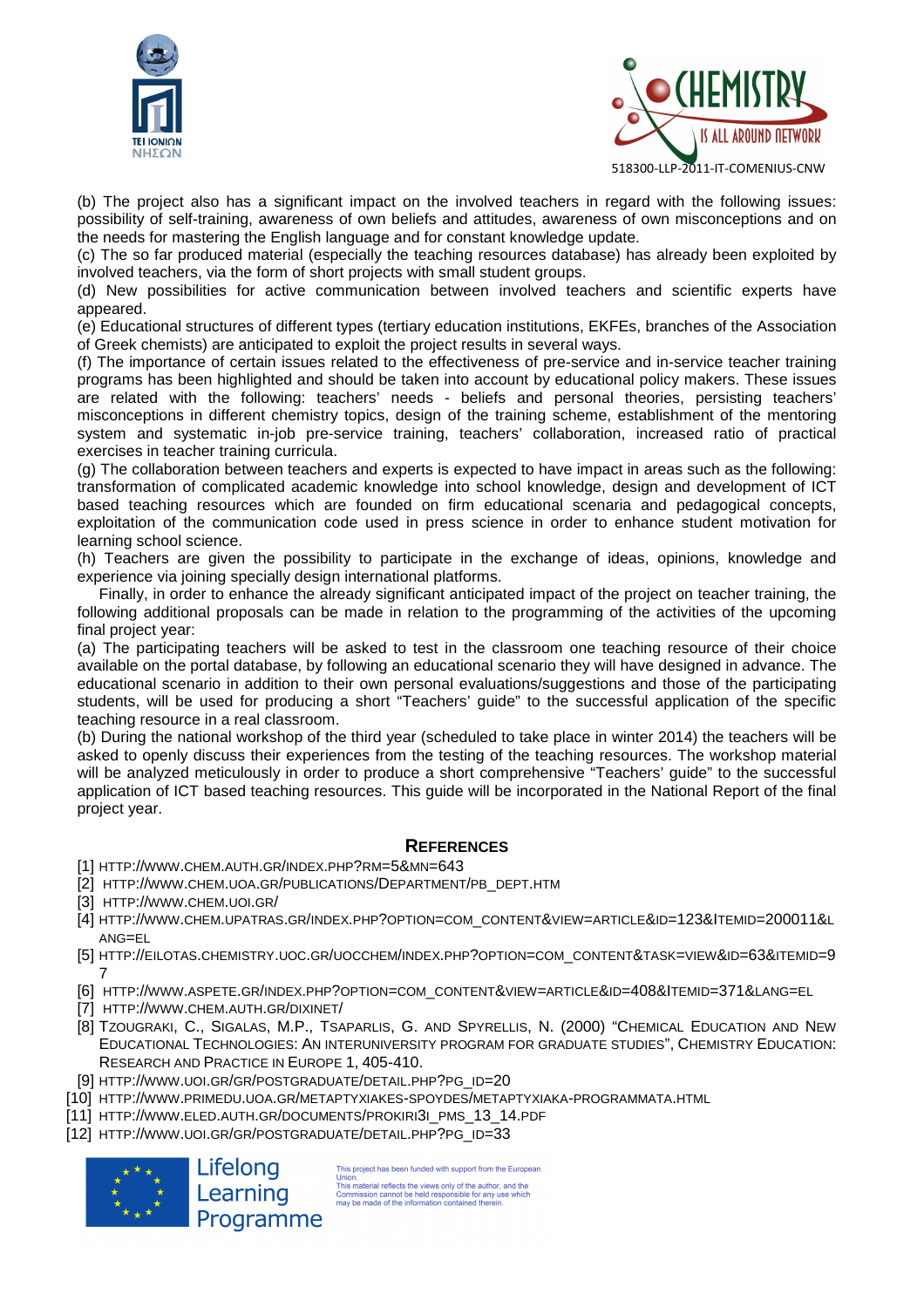



- [13] HTTP://ELED.DUTH.GR/POSTGRADUATE/ABOUT/
- [14] HTTP://WWW.ELED.UOWM.GR/ΜΕΤΑΠΤΥΧΙΑΚΑ
- [15] HTTP://WWW.ECEDU.UPATRAS.GR/SERVICES/SITE/SPOUDES.PHP?SM=15
- [16] HTTP://WWW.ELEMEDU.UPATRAS.GR/?SECTION=565
- [17] HTTP://WWW.EEX.GR/PAGES/DEFAULT.ASPX
- [18] HTTP://WWW.EEX.GR/SITES/PTCRETE/LISTS/LIST3/ITEMVIEW.ASPX?ID=54
- [19] HTTP://WWW.OEPEK.GR/PORTAL/INDEX.PHP?OPTION=COM\_CONTENT&VIEW=FRONTPAGE&ITEMID=1
- [20] HTTP://WWW.IEP.EDU.GR/SITE/INDEX.PHP/EL
- [21] HTTP://WWW.IEP.EDU.GR/SITE/FILES/EIS\_EPIMORFOSI/ODHGOS\_EPIMORFOUMENOU\_EISAG\_2011\_2012.PDF
- [22] HTTP://WWW.EPIMORFOSI.EDU.GR/
- [23] HTTP://ZEUS.PI-SCHOOLS.GR/EPIMORFOSI/LIBRARY/KP/
- [24] HTTP://WWW.EPIMORFOSI.EDU.GR/IMAGES/STORIES/PLAISIO\_ANAF\_2011/1.%20FINAL%20MEIZON%20PROGRAMM A%20EPIMORFOSIS%20MARTIOS%202011.PDF
- [25] HTTP://B-EPIPEDO2.CTI.GR/EL-GR/
- [26] HTTP://WWW.OEPEK.GR/PDFS/PROJECT-EPIMORFOUMENOU2.PDF
- [27] DARLING- HAMMOND, L. AND MCLAUGHLIN, M.W. (1995) "POLICIES THAT SUPPORT PROFESSIONAL DEVELOPMENT IN AN ERA OF REFORM", PHI DELTA KAPPAN 76, 597-604.
- [28] DARLING-HAMMOND, L. AND RICHARDSON, N. (2009) "TEACHER LEARNING: WHAT MATTERS?", EDUCATIONAL LEADERSHIP 66, 46-53.
- [29] GARET, M., PORTER, A., DESIMONE, L., BIRMAN, B. AND YOON, K. (2001) "WHAT MAKES PROFESSIONAL DEVELOPMENT EFFECTIVE? ANALYSIS OF A NATIONAL SAMPLE OF TEACHERS", AMERICAN EDUCATIONAL RESEARCH JOURNAL 38, 915-945.
- [30] PENUEL, W.R., FISHMAN, B.J., YAMAGUCHI, R. AND GALLAGHER, L. P. (2007) "WHAT MAKES PROFESSIONAL DEVELOPMENT EFFECTIVE? STRATEGIES THAT FOSTER CURRICULUM IMPLEMENTATION", AMERICAN EDUCATIONAL RESEARCH JOURNAL 44, 921-958.
- [31] GUSKEY, T.R. AND YOON, K.S. (2009) "WHAT WORKS IN PROFESSIONAL DEVELOPMENT", PHI DELTA KAPPAN 90, 495-500.
- [32] KNAPP, M.S. (2003) "PROFESSIONAL DEVELOPMENT AS POLICY PATHWAY", REVIEW OF RESEARCH IN EDUCATION 27, 109 – 157.
- [33] JIMOYIANNIS, A. AND KOMIS, V. (2007) "EXAMINING TEACEHRS' BELIEFS ABOUT ICT IN EDUCATION: IMPLICATIONS OF A TEACHER TRAINING PREPARATION PROGRAM", TEACHER DEVELOPMENT: AN INTERNATIONAL JOURNAL OF TEACHERS' PROFESSIONAL DEVELOPMENT 11, 149-173.
- [34] VOSNIADOU, S. AND KOLLIAS, V. (2001) "INFORMATION AND COMMUNICATION TECHNOLOGY AND THE PROBLEM OF TEACHER TRAINING: MYTHS, DREAMS AND HARSH REALITY", THEMES IN EDUCATION 2, 341-365.
- [35] PSILLOS, D., SPYRTOU, A., AND KARIOTOGLOU, P. (2005) "SCIENCE TEACHER EDUCATION: ISSUES AND PROPOSALS", K. BOERSMA ET AL. (EDS.) RESEARCH AND THE QUALITY OF SCIENCE EDUCATION, SPRINGER, 119 – 128.
- [36] MANDRIKAS, A., PARKOSIDIS, I., PSOMIADIS, P., STOUMPA, A., CHALKIDIS, A., MAVRIKAKI, E. AND SKORDOULIS, C. (2013), "IMPROVING PRE-SERVICE ELEMENTARY TEACHERS' EDUCATION VIA A LABORATORY COURSE ON AIR POLLUTION: ONE UNIVERSITY'S EXPERIENCE.", JOURNAL OF SCIENCE EDUCATION AND TECHNOLOGY 22, 113-123.
- [37] PAPAGEORGIOU, G., GRAMMATIKOPOULOU, M. AND JOHNSON, P.M. (2010) "SHOULD WE TEACH PUPILS ABOUT CHEMICAL CHANGE?", INTERNATIONAL JOURNAL OF SCIENCE EDUCATION 32, 1647 1664.
- [38] PAPAGEORGIOU, G., STAMOVLASIS, D. AND JOHNSON, P. (2012) "PRIMARY TEACHERS' UNDERSTANDING OF FOUR CHEMICAL PHENOMENA: EFFECT OF AN IN-SERVICE TRAINING COURSE", JOURNAL OF SCIENCE TEACHER EDUCATION 24, 763 – 787.
- [39] JARVIS, T., PELL, A., AND MCKEON, F. (2003) "CHANGES IN PRIMARY TEACHERS' SCIENCE KNOWLEDGE AND UNDERSTANDING DURING A TWO YEAR IN-SERVICE PROGRAM", RESEARCH IN SCIENCE AND TECHNOLOGICAL EDUCATION 21, 17-42.
- [40] LIAKOPOULOU, M. (2011) "TEACHERS' PEDAGOGICAL COMPETENCE AS A PREREQUISITE FOR ENTERING THE PROFESSION", EUROPEAN JOURNAL OF EDUCATION 46, 474-488.
- [41] HTTP://CHEMISTRYNETWORK.PIXEL-ONLINE.ORG/TET\_PAPERS\_06.PHP